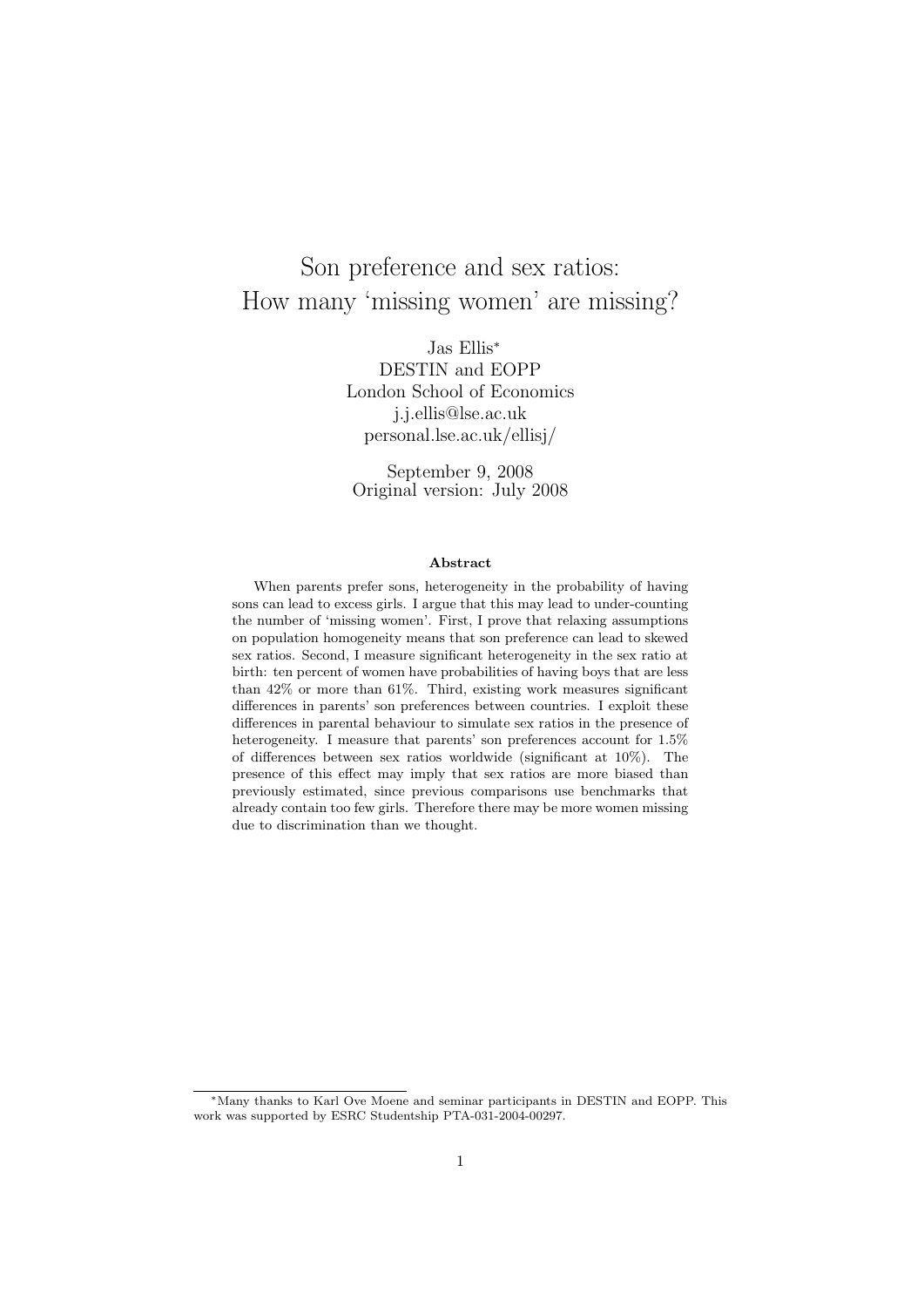# 1 Introduction

Since recognition of the 'missing women' problem by Sen [1989], several explanations have been made for the high proportion of boys in a number of countries. Recent work has highlighted biological factors as a possible cause of differences in sex ratios (the number of boys per girl), notably the Hepatitis-B virus [Oster, 2005]. Conversely, a majority of authors conclude that social norms are the proximate cause, as these lead to lower survival rates for girls.<sup>1</sup> To date, however, the effect of son preference in fertility decisions has been neglected, despite evidence that parents' sex preferences are mainly determined by cultural background [Ellis, 2008].

This paper estimates the effect of parental fertility decisions on sex ratios worldwide when women are heterogeneous in the probability of bearing sons. If women in a population have boys with differing probabilities, then son-preferring fertility behaviour will lead to excess girls. The extra girls borne by women that are more likely to have girls outnumber the reduction of girls borne to women likely to have boys. Previous theoretical work [Weiler, 1959; Goodman, 1961; Yamaguchi, 1989] has recognised this phenomenon in principle; I know of no attempt to quantify the effect in practice.

Like previous authors [reviewed in James, 2000], I find significant heterogeneity in the probability of having a son, suggesting that ten percent of women have boys with probabilities outside the interval [0.42, 0.61]. Accounting for parental behaviour, this heterogeneity leads to sex ratios in the range 1.043– 1.051, explaining 1.5% of differences worldwide (significant at the 10% level). As the theory suggests, son preference is associated with excess girls. Thus, since previous estimates of missing women have used comparisons without accounting for these excess girls at birth, the number of women missing due to explicit discrimination may have been under-counted.

Ellis [2008] provides theoretical and empirical evidence that parents' prefer-

<sup>1</sup>Proponents of cultural explanations include Sen [1992]; Das Gupta et al. [2002]; Arokiasamy [2004]; Das Gupta [2005]; Qian [2006]; Chamarbagwala and Ranger [2006] and Lin et al. [2008].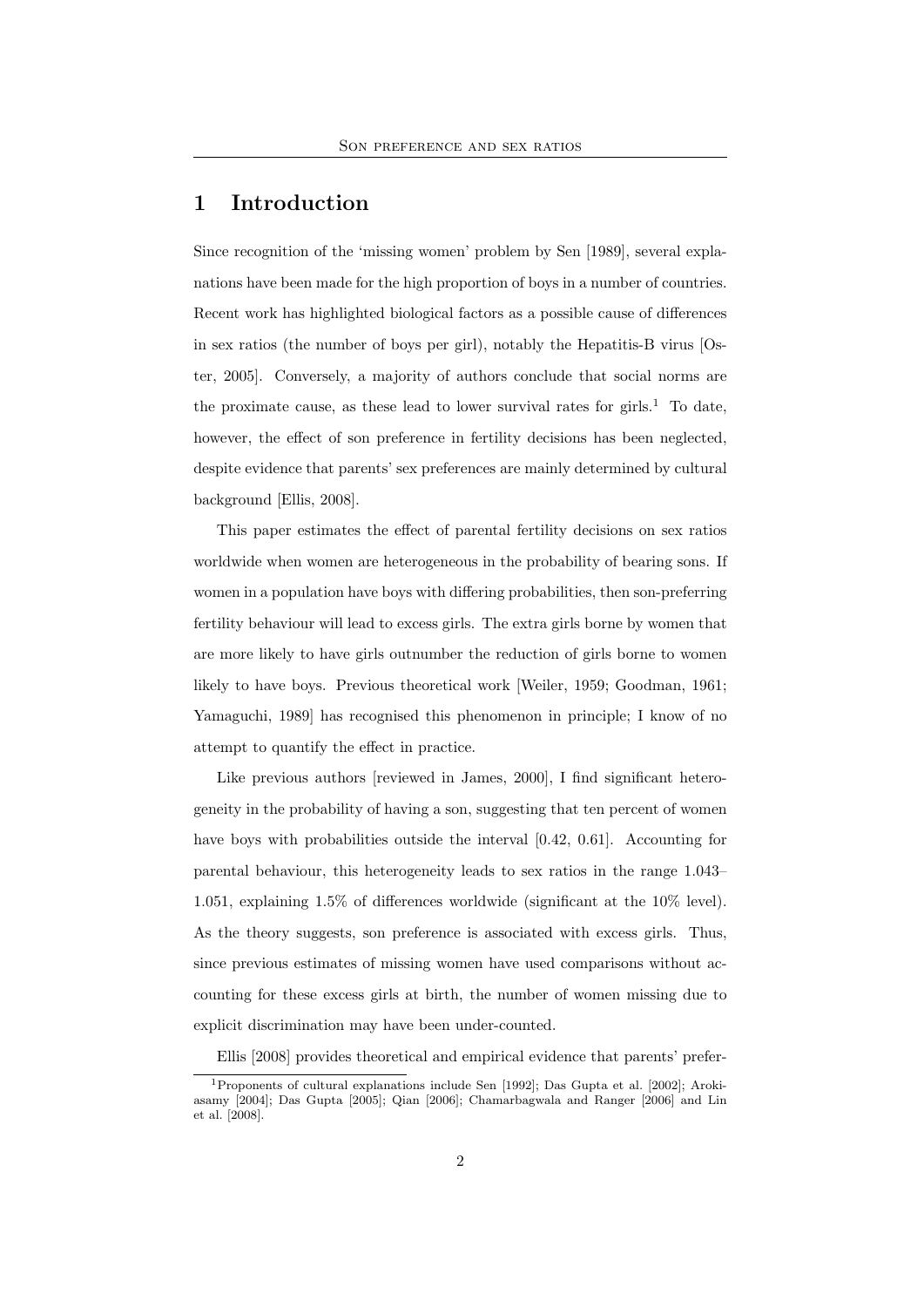Figure 1: Son preferences versus sex ratios. Son preference (after two children) is estimated from a birth-hazard regression for foreign-born women in the UK grouped by country of origin. Child sex ratio is derived from World Development Indicators (1997), under-15 male population divided by under-15 female population. Correlation is significant at 5% (robust to inclusion/exclusion of outliers). $^a$ 



<sup>a</sup>Son preference is  $-\delta_c$  from the Cox Proportional Hazards regression log  $\lambda_i = \beta' X_i +$  $\sum_c \gamma_c d_{ic} + \sum_c \delta_c$ SONS<sub>i</sub>\*d<sub>ic</sub>, where woman i from country c has birth hazard  $\theta_{ic}(t) = \lambda_{ic}\theta_0(t)$ relative to the (unspecified) baseline  $\theta_0(t)$ . See Ellis [2008], Section 4. Countries with son preference coefficients absolutely greater than 0.5 are omitted here for clarity.

ence for sons is mainly driven by cultural factors. He provides uniquely comparable estimates of son preference between countries, based on the behaviour of foreign-born women in the UK. Figure 1 plots son preference after two children versus sex ratios in those women's countries of origin. The correlation is significant and negative (and robust to omission of outliers). This suggests that culturally-driven son preference may lead to a reduction in the sex ratio.

Consider an extreme example: women continue to have children until they have a son. If boys and girls are equally likely for every women, the sex ratio in aggregate will be 1 [Weiler, 1959; Goodman, 1961; Sheps, 1963]. However, if half of women only ever have boys and half only girls, the former will obtain their son at the first birth. The latter will continue to have girls until some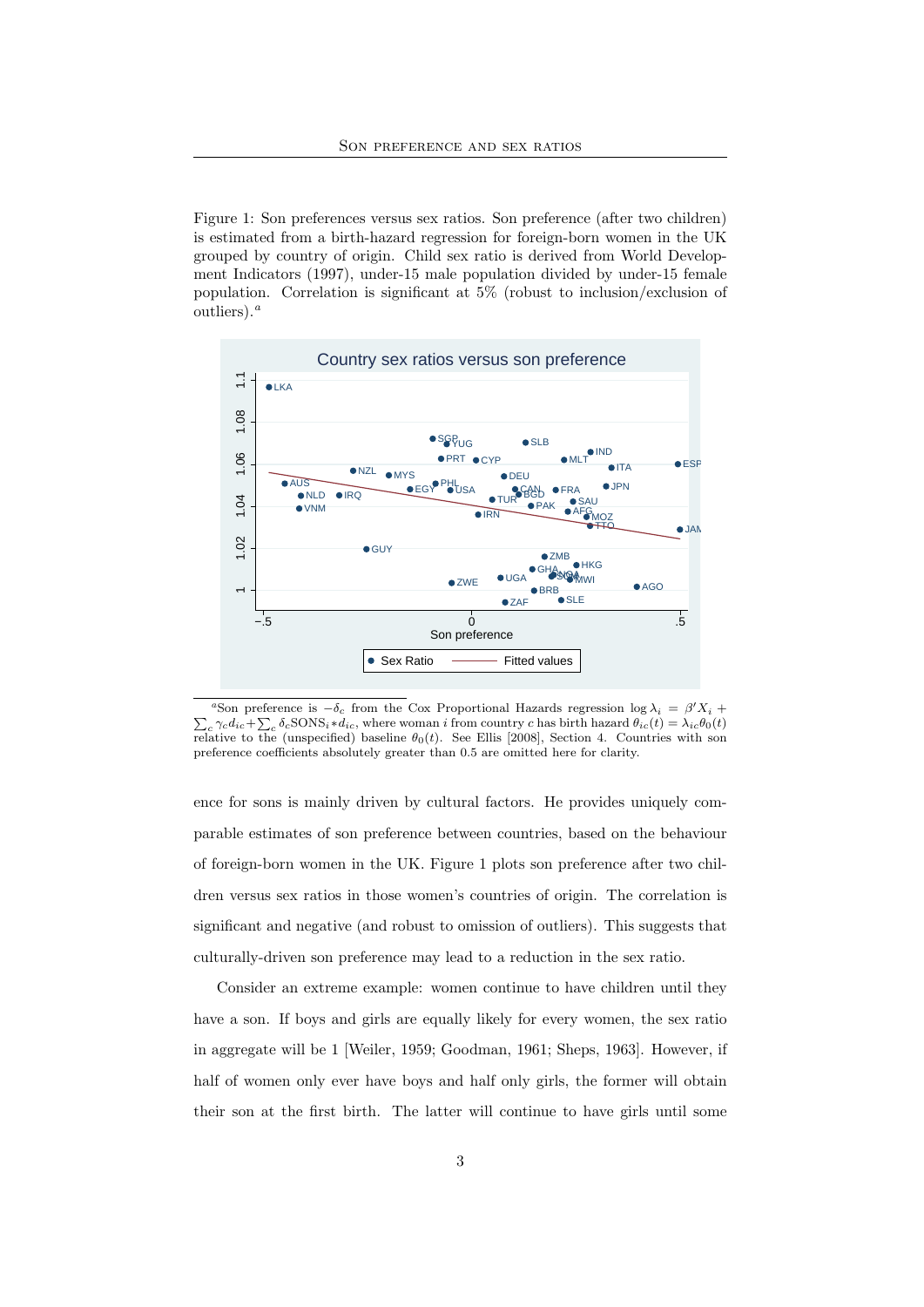maximum family size is reached, and *girls will outnumber boys*. I prove a more general form of this result in Section 2. The phenomenon relies on the existence of heterogeneity in the probability of a son.

Figure 2 suggests that within-population heterogeneity of probability of having a son is indeed a possibility. In Section 3, I provide estimates of such heterogeneity, and find homogeneity is rejected at the 0.01% level. I derive an estimator based on modelling childbirth as a limited dependent variable problem with random effects. A woman i has an unobserved factor  $X_i$ , and child j is a boy if  $X_i + \epsilon_{ij} > 0$ , with  $\epsilon_{ij}$  being drawn from an independent standard normal distribution. Thus, woman  $i$  gives birth to boys with probability  $\Phi(X_i)$ .<sup>2</sup> By assuming a distributional form for X, parameters may be obtained by maximum likelihood estimation. I find significant heterogeneity amongst a sample of 116,513 British-born women: 10% of women have boys with probabilities outside [0.42, 0.61]. My measurements are closely in line with previous work, despite the difference in estimation technique.

In Section 4, I simulate the effect of son preferences on aggregate sex ratios, using the estimates for heterogeneity derived in Section 3. To obtain preferences for sons, I estimate the son preferences of immigrant women in the UK. By grouping the women by country of origin, I measure the fertility behaviour in response to their existing family compositions. I can then calculate the sex ratio that would emerge in a population of women behaving this way. This simulated sex ratio is then compared with the sex ratio in the women's countries of origin.

The contribution of this paper is to establish that fertility behaviour does feasibly affect sex ratios in practice. Moreover, the bias is towards the lessfavoured sex. Therefore, even though the effect I find is likely outweighed by discriminatory behaviour (such as selective abortion, infanticide or neglect), it is important because missing women cannot be measured correctly unless sex ratios at birth are properly accounted for. This reinforces the arguments made by Mayer [1999] and Griffiths et al. [2000], that sex ratios alone should be treated

 $2\Phi$  is the standard normal cumulative distribution function (CDF).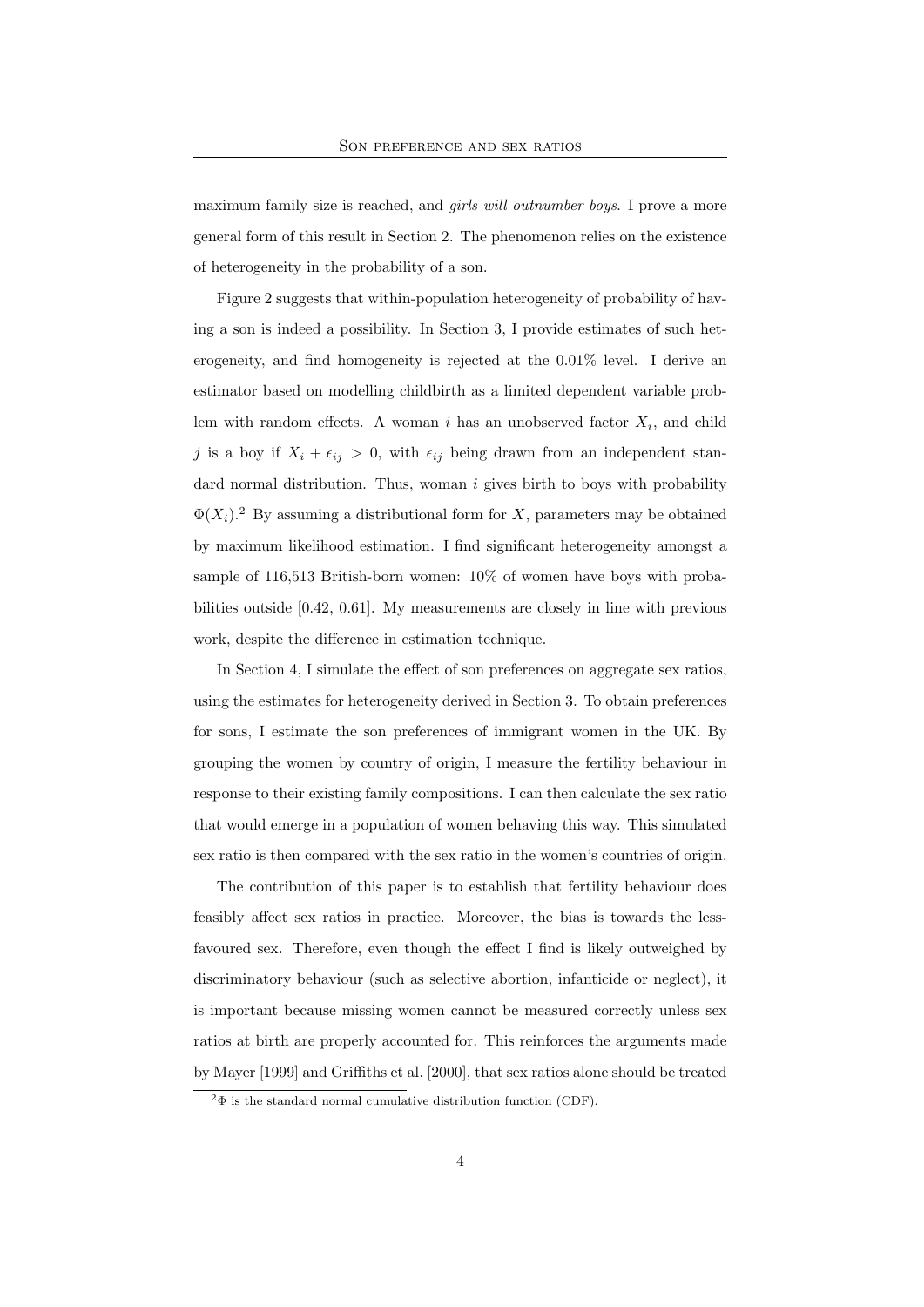

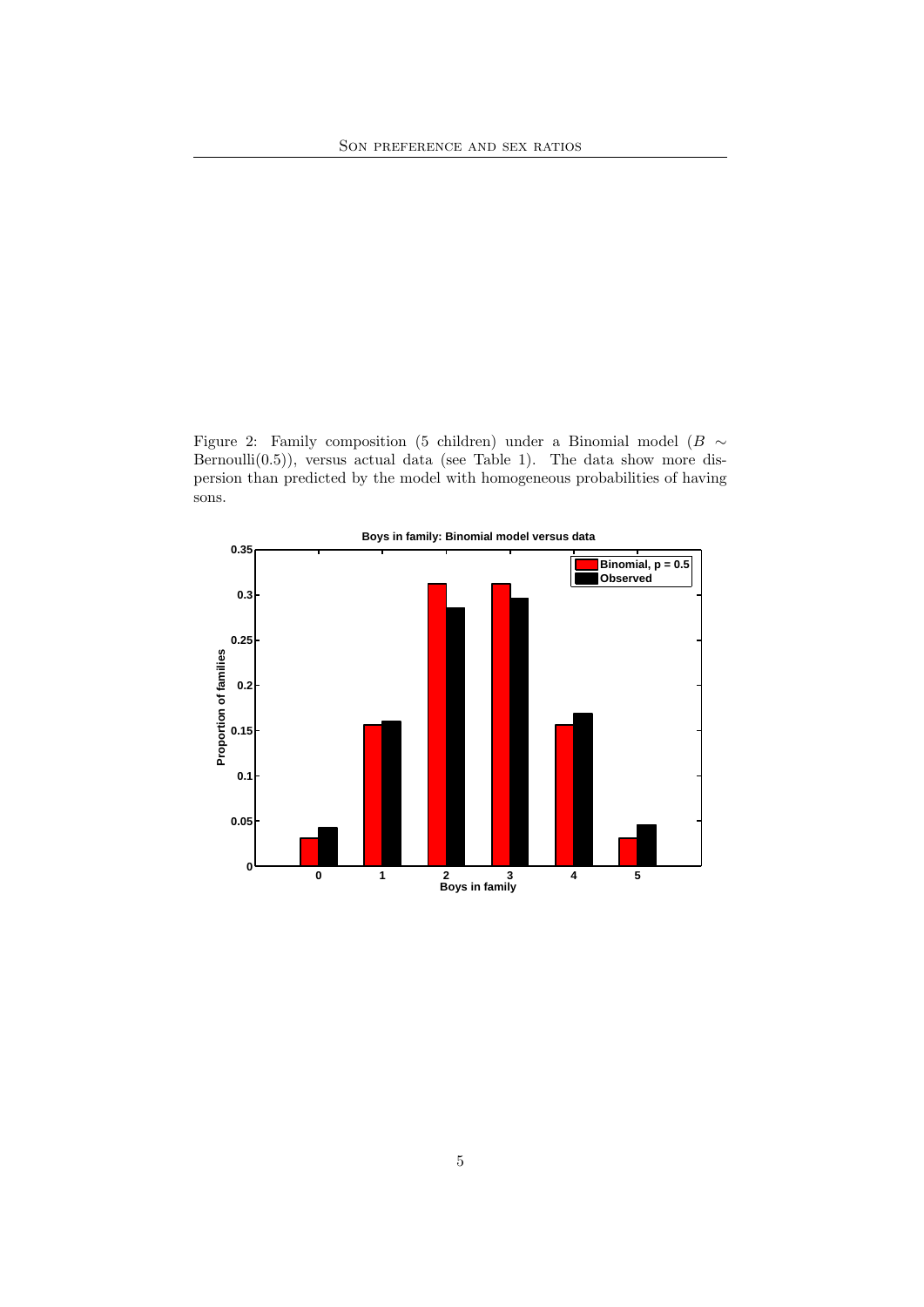with caution as a measure of women's position in society: I maintain sex ratios must be treated with care when measuring the number of missing women.

### Related Literature

There have been numerous attempts to quantify the number of missing women worldwide, notably Drèze and Sen [1989], who arrive at a figure of 100 million, and Coale [1991] finding a reduced figure of 60 million. Oster [2005] takes account of Hepatitis-B and its effect on the probabilities of having sons, coming to a still lower figure of 32 million. All three works take probabilities of sons to be homogeneous within countries.<sup>3</sup>

Meanwhile, there is a growing literature that implies within-population heterogeneity in the probability of having boys. Factors thought to affect the 'parental' sex ratio include status and personal traits such as dominance [Kemper, 1994; James, 1994; Grant, 1996, cited in Edlund, 1999], parental perception of the adult sex ratio [James, 1995], times of war [Graffelman and Hoekstra, 2000], Hepatitis B [Oster, 2005, 2006], maternal partnership status [Norberg, 2004] and maternal diet [Matthews et al., 2008]. Further, Lindsey and Altham [1998] find that a binomial model, as implied by homogeneity in sonprobabilities, has a poor fit to family composition data. They find the number of sons in families is 'overdispersed', suggesting heterogeneity. The demographic literature on probability heterogeneity is comprehensively surveyed by James [2000]. The theoretical result that population heterogeneity creates a link between son preference and aggregate sex ratios is not new, going back to Weiler [1959] and Goodman [1961], but the finding is not recognised in the economic literature.

There is wide acknowledgement that cultural factors such as son preferences and the status of women drive mortality-rate differentials and incentivise female infanticide and selective abortion [Sen, 1992; Das Gupta et al., 2002, for exam-

<sup>3</sup>Nonetheless, Oster's work does in fact imply heterogeneity with at least two types: virus carriers and non-carriers.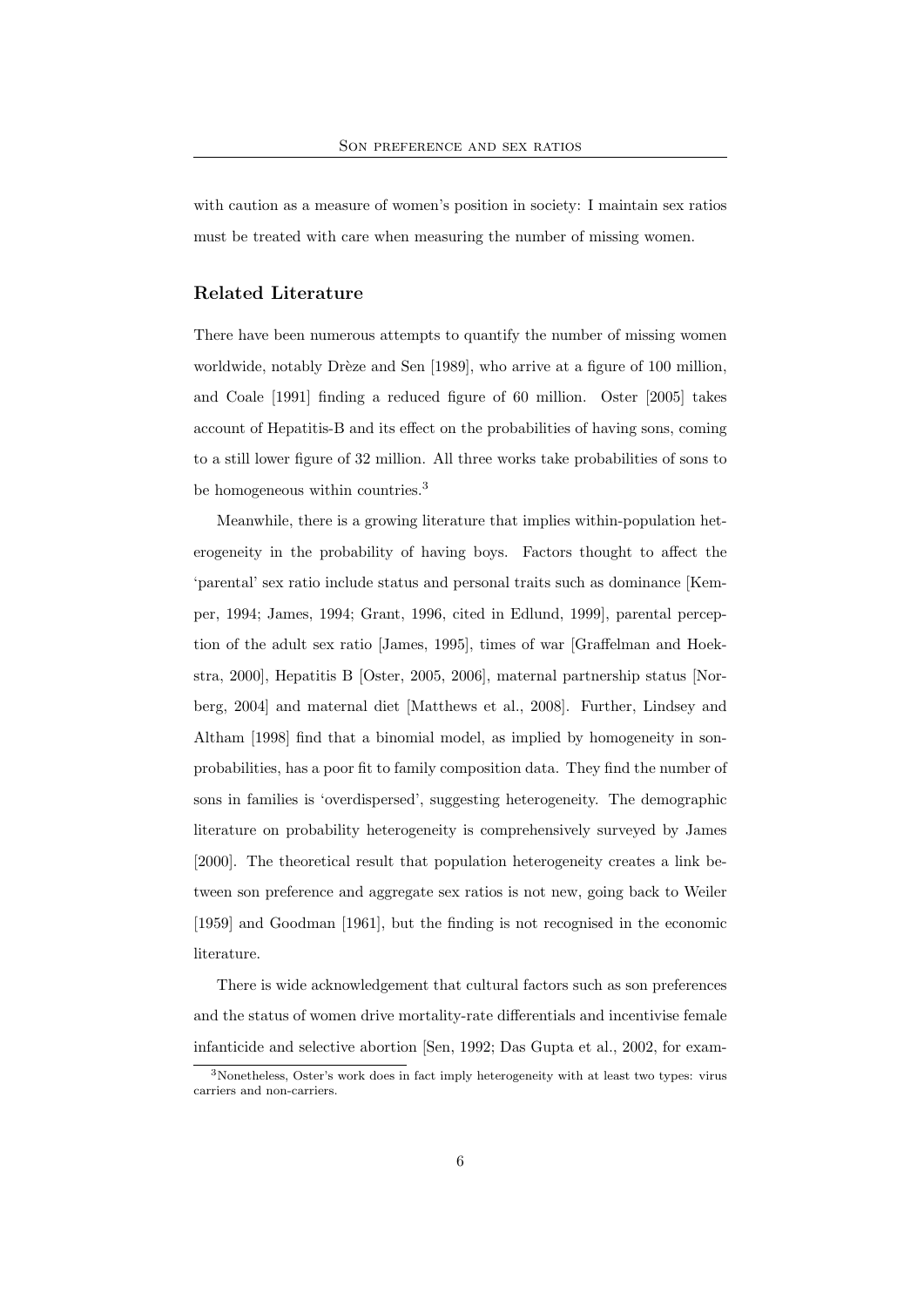ple]. Despite this recognition, no one has yet attempted to measure the effect of parents' fertility decisions on sex ratios. This omission surely results from an awareness of the fact that with homogeneous probabilities of having boys, son preference will have no effect on the sex ratio in large populations [Sheps, 1963; Leung, 1988].

The present paper sits at the juncture of two strands of literature. The first strand considers sex ratios and the biological factors affecting an individual woman's probability of having boys. However, instead of accounting for biological differences amongst women from different countries (as in Oster [2005]), I treat biological differences as unobserved but existing within every population. In this paper, differences between countries are cultural. Here, I follow the new literature on cultural differences between countries, such as [Fernández and Fogli, 2005, 2006; Ellis, 2007], which determine that cultural background is a significant predictor of fertility outcomes. Of particular relevance to the present work is Ellis [2008], which finds strong evidence that son preferences amongst immigrant women in the UK is driven by cultural factors, rather than economic mechanisms. This accords with Chamarbagwala and Ranger [2006], who argue that several cultural aspects such as religious composition and caste structure explain in part the high sex ratios found in some parts of India. Their suggested mechanism relies on selective abortion, infanticide and neglect of girls leading to an increase in the sex ratio (an excess of boys).

The results of this paper imply that son preferences lead to an excess of girls. This finding is of compatible with the results of Coale [1991]; Chamarbagwala and Ranger [2006] and others if discrimination outweighs the contribution of fertility decisions. In fact, the work here reinforces previous studies. I demonstrate the existence of a mechanism that opposes the effect of discrimination on the sex ratio. Thus, previous estimates may understate the importance of discrimination, and the number of missing women may be under-measured.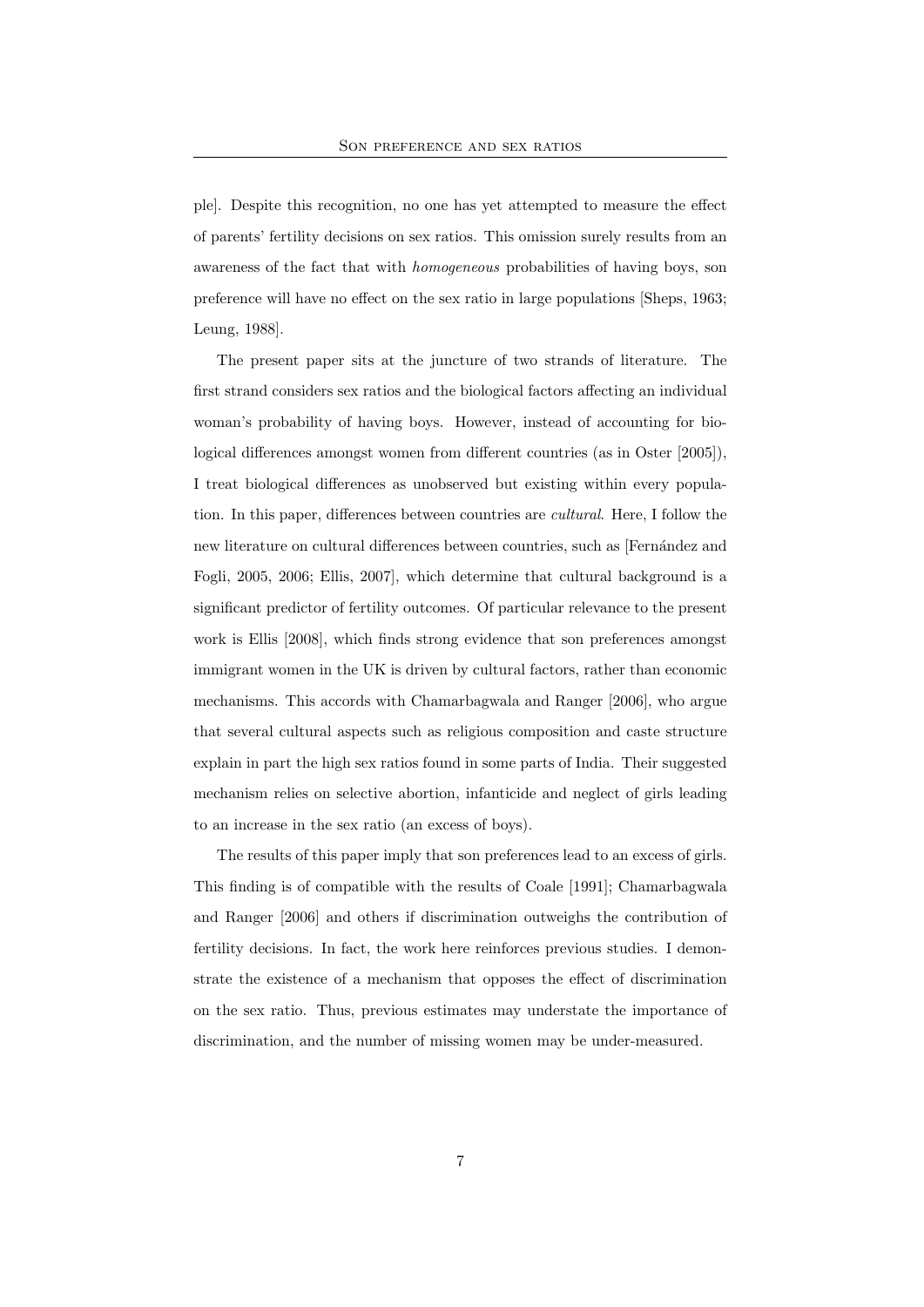### 2 Theory

In this section I prove that parents' fertility decisions can affect population sex ratios, with a bias *against* the favoured sex. A necessary and sufficient condition is that the probability of a son is heterogeneous within the population.<sup>4</sup> This finding dates back to Weiler [1959] and Goodman [1961, both papers cited in Yamaguchi, 1989]; my proof is presented here for clarity and to support the intuition. In this paper, I focus on *lexis variation*, whereby women differ in their probabilities of having sons, but each woman's probability does not change over time.<sup>5</sup>

### 2.1 Background

Much existing research has focussed on homogeneous populations. In large samples, homogeneity entails that the population sex ratio matches the 'natural' ratio of boys to girls — the ratio which would prevail if parents only cared about the size of their families, not their sexes [Sheps, 1963; Leung, 1988]. With homogeneity, the probability that a further child is a boy is independent of the current family composition. Why you choose to have a child doesn't affect the probability you'll have a son. (This argument establishes that heterogeneity is necessary for son preference to affect sex ratios.)

Heterogeneity implies that the composition of a family is not independent of its size. When one sex is preferred, a woman's childbearing decisions are co-related to the probability she has boys.

Without loss of generality, let parents prefer sons. Then, those having boys are more likely to cease having children than those having girls. So those likely to have sons will, on average, have smaller families than those likely to have daughters. The difference in family sizes gives an excess of girls relative to the

<sup>4</sup>Throughout this paper, the 'probability of having a son' refers only to the biological chance of conceiving and bearing a boy. I assume that selective abortion never occurs. In the empirical sections, child mortality is also ignored (following Gangadharan and Maitra [2003]). Neither of these factors are likely to affect my results, since these phenomena are uncommon in the UK. (However, see Dubuc and Coleman [2007].)

<sup>5</sup>James [2000] discusses in detail the implications of different types of variation.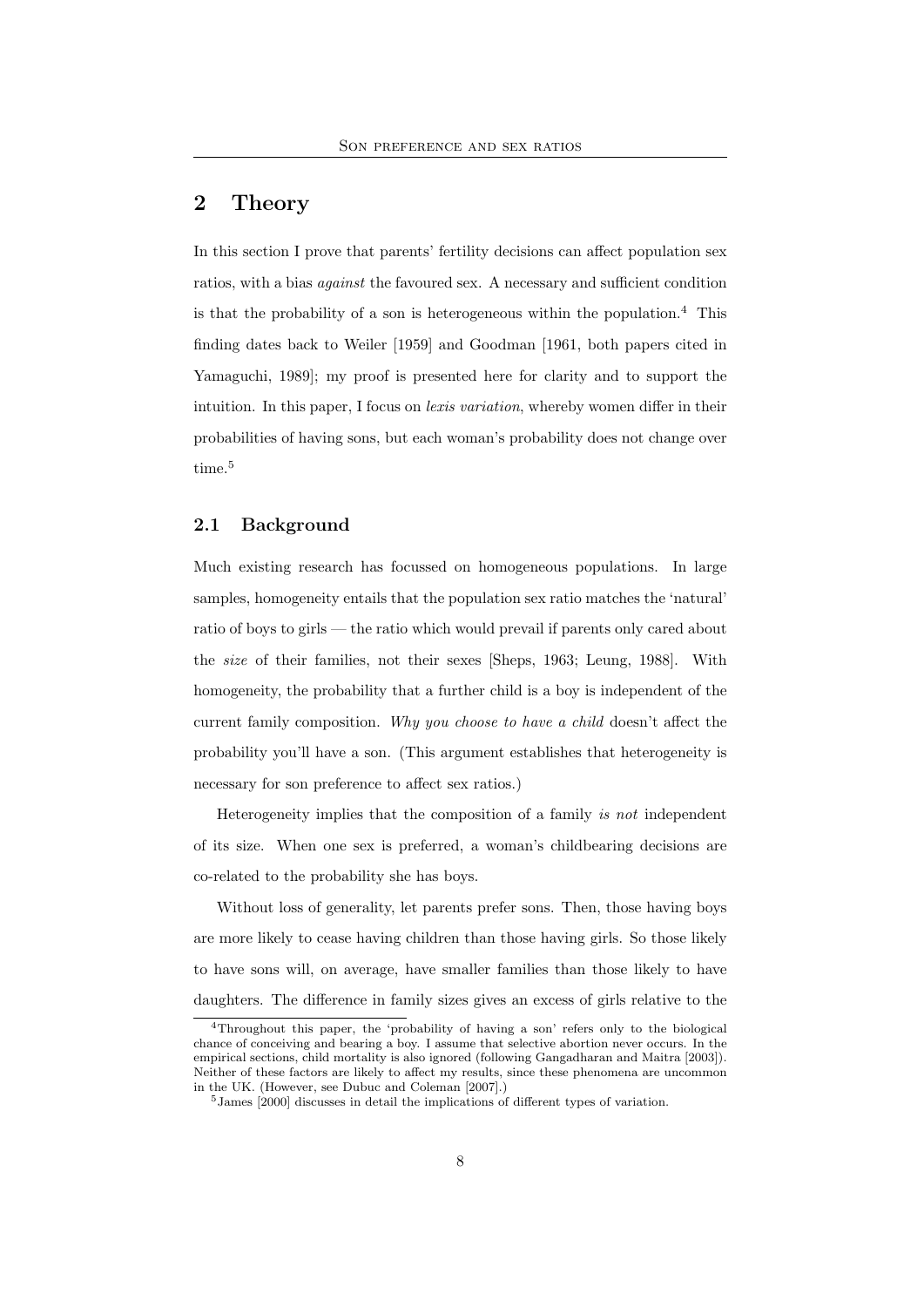case without sex preferences.

#### 2.1.1 Progression Rates

Of women with a certain number of children, the proportion going on to have further children is known as the *progression rate*. Rates can be compared between women who have different family compositions. Usually, women having boys are found to have lower progression rates, indicating a preference for sons<sup>6</sup> and this is rationalised by the microeconomic models of Leung [1991] and Ellis [2008]. For the model here, I choose the most extreme form of this behaviour: women have children until they bear a son (this may be called a 1-boy stopping rule). This formulation simplifies the algebra considerably, but is not necessary for the intuition.<sup>7</sup>

### 2.2 Model

#### 2.2.1 Homogeneity

First, consider the case of homogeneous probabilities. Let there be  $N$  women, each with natural probability  $p$  of having a boy at any birth. Since each woman i continues bearing children until a son is born, the number of boys in each family  $(b_i)$  will be one. Thus, the number of boys in the population will be

$$
B \stackrel{def}{=} \sum_{i=1}^{N} b_i = N
$$

The number of girls in each family takes a geometric distribution.<sup>8</sup>  $g_i \sim$ Geom(p). The total number of girls,  $G \stackrel{def}{=} \sum_{i=1}^{N} g_i$ , tends to  $N \frac{(1-p)}{p}$  $\frac{-p}{p}$  as  $N \to \infty$ , because the expected number of girls in each family is  $\frac{1-p}{p}$ . Therefore the sex ratio  $\frac{B}{G}$  converges to  $\frac{p}{1-p}$ , as when parents have no son preference. Equivalently,

 $6$ See, for example, Leung [1988]; Gangadharan and Maitra [2003]; Das Gupta [2005].

<sup>7</sup>Any n-boy stopping rule would yield exactly the same bias in the sex ratio (proof omitted). The effect of mixed-family stopping rule (eg,  $n$  boys,  $m$  girls) would be smaller but qualitatively similar (as long as  $n > m$ ). The intuition is unchanged provided that after a son a woman is less likely to continue having children than after a daughter.

<sup>&</sup>lt;sup>8</sup>I take the geometric defined as the number of *failures* before a success, not the number of attempts.  $f_{\text{Geom}(p)}(g) = (1-p)^{g} p$ .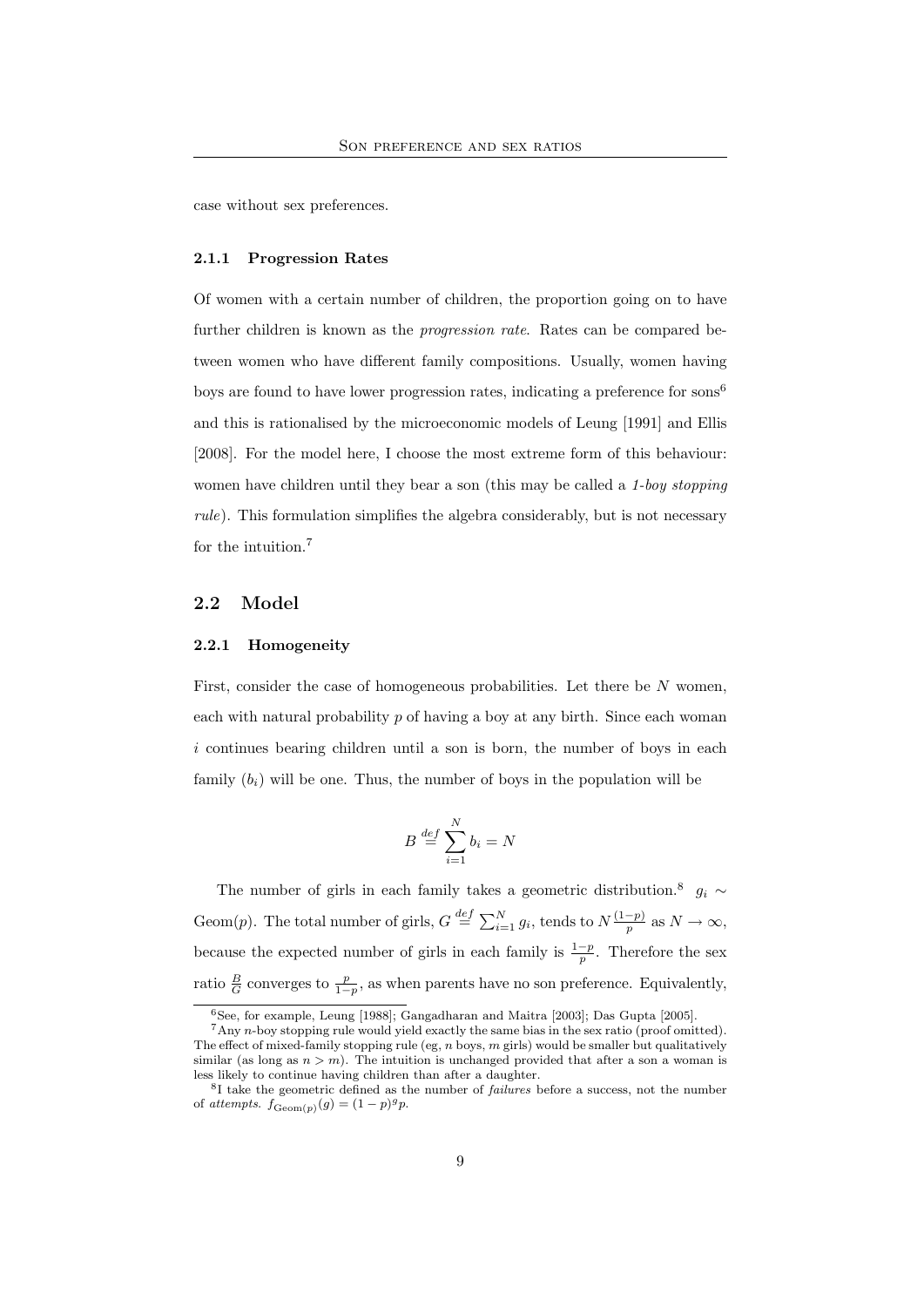# $rac{B}{B+G} \to p.$

#### 2.2.2 Heterogeneity

Now, consider a mean preserving spread in the probabilities, with a fraction  $\alpha$ having boys with probability  $p_1$ , and the remainder with probability  $p_2 = \frac{p - \alpha p_1}{1 - \alpha}$ . With no son preference, childbearing ends independently of the composition of each family and (hence) independently of the woman's type. The population sex ratio will again be  $\frac{p}{1-p}$ .

With son preference, each woman still has one son, so  $\tilde{B} = N$ . However the distribution of girls is not the same for all women, since  $g_i \sim \text{Geom}(p_i)$ , and  $E[g_i] = \frac{1-p_i}{p_i}$ . Thus, as  $N \to \infty$ ,

$$
\tilde{G} \stackrel{def}{=} \sum_{i=1}^{N} g_i \to N\alpha \frac{1 - p_1}{p_1} + N(1 - \alpha) \frac{1 - p_2}{p_2}
$$

Hence the population sex ratio is:

$$
\frac{\tilde{B}}{\tilde{G}} \rightarrow \left( \alpha \frac{1 - p_1}{p_1} + (1 - \alpha) \frac{1 - p_2}{p_2} \right)^{-1} \n= \frac{p_1 p_2}{\alpha (1 - p_1) p_2 + (1 - \alpha) p_1 (1 - p_2)} \n= \frac{p_1 p_2}{(1 - \alpha) p_1 + \alpha p_2 - p_1 p_2}
$$

 $\tilde{B}$  $\frac{B}{\tilde{G}}$  is necessarily *smaller* than the sex ratio with no preference, as the following theorem shows.

**Theorem 1.** In a large population of women, let a proportion  $\alpha$  have boys with probability  $p_1$ , and the remainder have boys with probability  $p_2$ . Then  $\tilde{B}/\tilde{G}$  <  $B/G$  if and only if  $p_1 \neq p_2$ . Heterogeneity is a necessary and sufficient condition for son preference to bias in the population sex ratio.

Proof. I begin with the following inequality, due to Cauchy (it is also implied by Jensen's inequality).  $2p_1p - 2 \leq p_1^2 + p_2^2$  holds with equality only when  $p_1 = p_2$ ,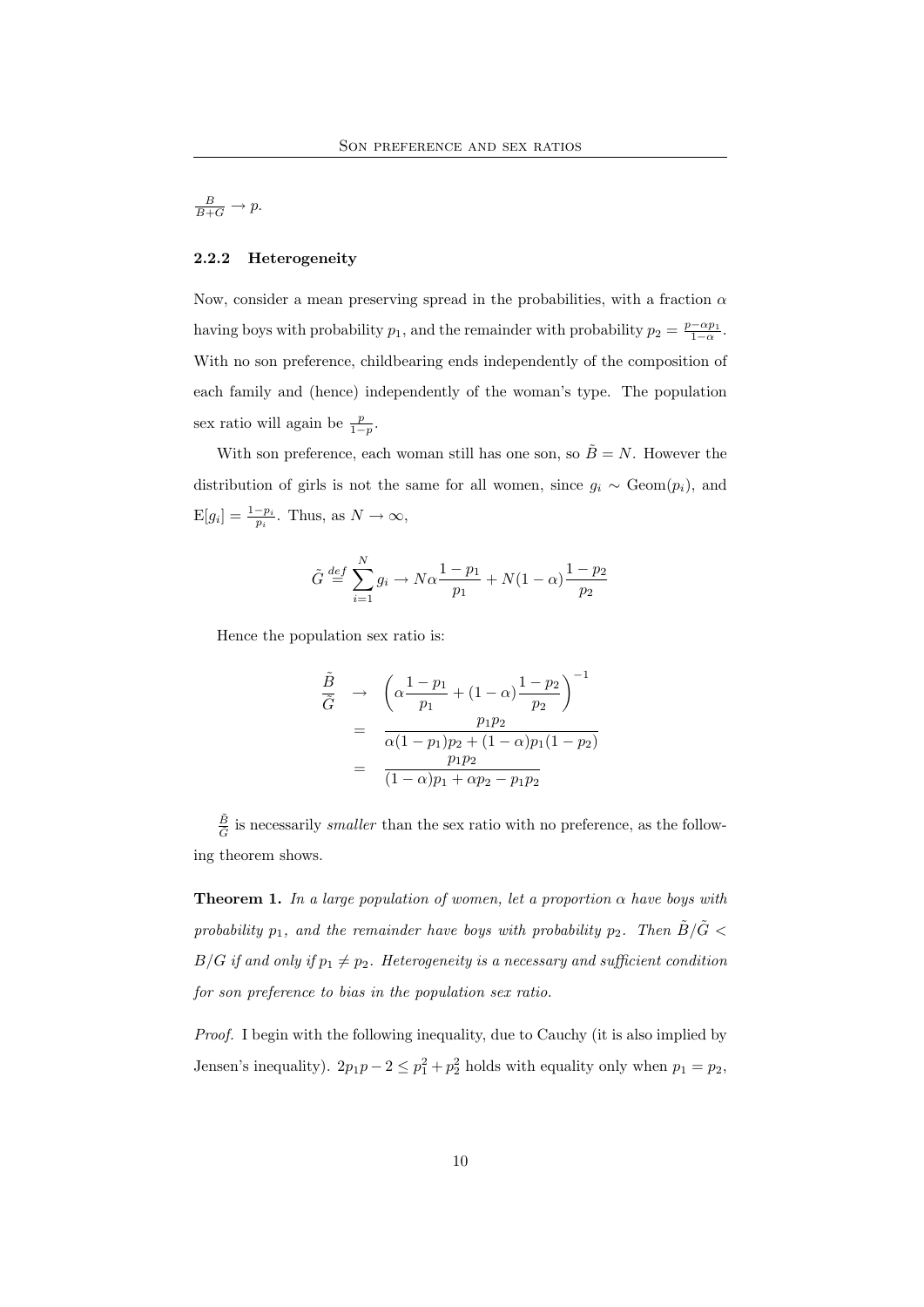ie, the case of homogeneity. Otherwise, the inequality is strict:

$$
2p_1p_2 \leq p_1^2 + p_2^2
$$
  
\n
$$
(2\alpha - 2\alpha^2)p_1p_2 \leq \alpha(1 - \alpha)(p_1^2 + p_2^2)
$$
  
\n
$$
(1 - (1 - \alpha)^2 - \alpha^2)p_1p_2 \leq \alpha(1 - \alpha)(p_1^2 + p_2^2)
$$
  
\n
$$
p_1p_2 \leq \alpha(1 - \alpha)p_1^2 + (1 - \alpha)^2p_1p_2
$$
  
\n
$$
+ \alpha^2p_1p_2 + \alpha(1 - \alpha)p_2^2
$$
  
\n
$$
p_1p_2 - \alpha p_1^2p_2 - (1 - \alpha)p_1p_2^2 \leq \alpha(1 - \alpha)p_1^2 + (1 - \alpha)^2p_1p_2
$$
  
\n
$$
+ \alpha^2p_1p_2 + \alpha(1 - \alpha)p_2^2
$$
  
\n
$$
- \alpha p_2^2p_2 - (1 - \alpha)p_1p_2^2
$$
  
\n
$$
p_1p_2(1 - \alpha p_1 - (1 - \alpha)p_2) \leq (\alpha p_1 + (1 - \alpha)p_2)((1 - \alpha)p_1 + \alpha p_2 - p_1p_2)
$$
  
\n
$$
\frac{p_1p_2}{(1 - \alpha)p_1 + \alpha p_2 - p_1p_2} \leq \frac{\alpha p_1 + (1 - \alpha)p_2}{1 - \alpha p_1 - (1 - \alpha)p_2}
$$
  
\n
$$
\therefore \frac{\tilde{B}}{\tilde{G}} \leq \frac{B}{G}
$$

Therefore the sex ratio is biased in favour of girls. Note that, under homogeneity of probabilities, each of the inequalities becomes an equality. The parental  $\Box$ decisions only affect the sex ratio under heterogeneity.

We see that a mean preserving spread in the probability of having sons skews the sex ratio in favour of girls when parents prefer boys. In the next sections, I take this theoretical result and estimate the magnitude of the effect in reality.

One caveat must be noted. Here, I treat women as biologically heterogeneous but socially identical: they share the same preferences and behave the same. This is unlikely to be the case in practice. No work to date has considered heterogeneity in son preference within groups, despite evidence of variations between groups [Ellis, 2008]. However, heterogeneity in behaviour would likely result in a averaged outcome; the effects modelled here would apply for any subgroups behaving similarly. The overall effect would be an aggregate of the subgroup effects.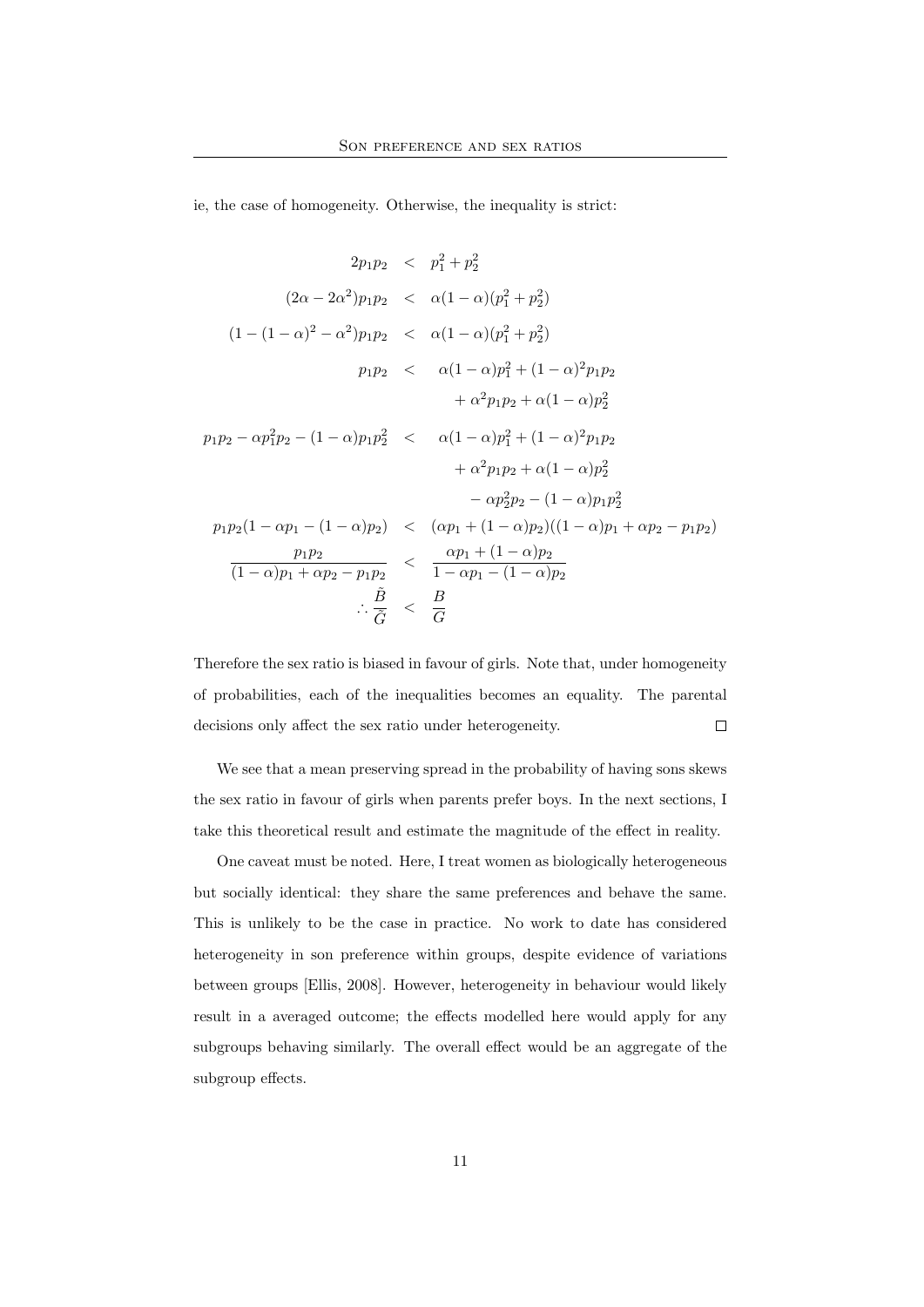# 3 Estimating Heterogeneity

In this section, I attempt to estimate within-population heterogeneity in the probability of having a son. Previous work by economists has considered childbearing as a Bernoulli trial with a probability p of bearing a son, and  $1 - p$  of bearing a daughter; authors have allowed  $p$  to differ between populations but not within them. Here, this restriction is reversed: p varies within populations, but the distribution is the same across countries.

I assume that, throughout their life, each woman has the same probability of having sons. In other words, I assume only lexis variation. Therefore, since I observe multiple outcomes (children) for some women, I am able to estimate the underlying distribution of probabilities, given some functional assumptions.

### 3.1 Empirical model

Consider a population of women, with each woman  $i$  having some underlying factor  $X_i$  which affects the likelihood that she bears a son when she has a child. For simplicity, let X be distributed as a normal random variable with mean  $\mu$ and variance  $\sigma^2$ :

$$
X_i \sim \mathcal{N}(\mu, \sigma^2)
$$

When woman  $i$  bears a child  $j$ , an independent, identically distributed draw is made. I take this  $\epsilon_{ij}$  also to be Gaussian, and without loss of generality, normalise the mean and variance to 0 and 1 respectively:

$$
\epsilon_{ij} \sim \mathcal{N}(0, 1)
$$

A boy is born if the sum of X and  $\epsilon$  is greater than zero. That is, if  $B_{ij}$  is a random variable indicating birth of a boy,

$$
B_{ij} \stackrel{def}{=} \begin{cases} 0 \text{ if } X_i + \epsilon_{ij} \le 0 \\ 1 \text{ if } X_i + \epsilon_{ij} > 0 \end{cases}
$$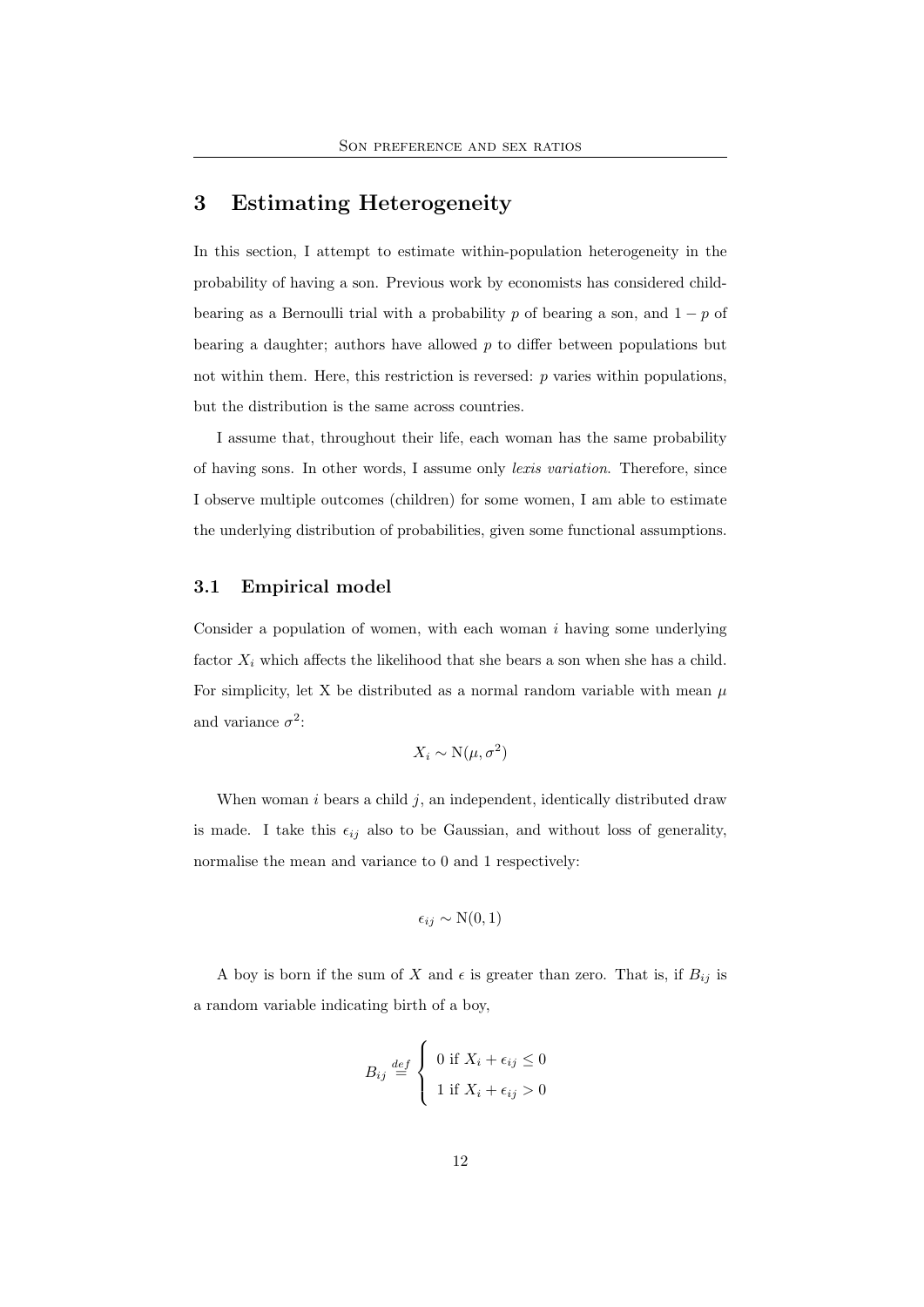Let  $\Phi$  and  $\phi$  be the cumulative distribution and probability density functions of the standard normal distribution.<sup>9</sup> The probability of woman i having a boy at any birth is

$$
p_i = P[X_i + \epsilon_{ij} > 0]
$$

$$
= P[\epsilon_{ij} < -X_i]
$$

$$
= 1 - \Phi(-X_i)
$$

$$
= \Phi(X_i)
$$

Thus,  $B_{ij}$  may be treated as a Bernoulli trial with probability of success  $p_i = \Phi(X_i).^{10}$ 

### 3.2 Likelihood functions

If  $X_i$  were known, the likelihood of observing a certain family composition for woman  $i$  can be easily computed. Suppose observed sons are indicated by  $b_{i1} \dots b_{ik_i}$ . Then, since individual births are independent,

$$
\mathcal{L}(b_{ij}|X_i) \stackrel{def}{=} P[B_{ij} = b_{ij} \text{ for } j = 1 \dots k_i]
$$
  
\n
$$
= \prod_{j=1}^{k_i} P[B_{ij} = b_{ij}]
$$
  
\n
$$
= \prod_{j=1}^{k_i} \Phi(X_i)^{b_{ij}} (1 - \Phi(X_i))^{(1 - b_{ij})}
$$
  
\n
$$
= \Phi(X_i)^{k_i^{\text{B}}} (1 - \Phi(X_i))^{k_i^{\text{G}}}
$$

<sup>&</sup>lt;sup>9</sup>When necessary, the CDF and PDF of X will be denoted  $\Phi_X$  and  $\phi_X$ .

<sup>&</sup>lt;sup>10</sup>This 'Probit' derivation is inherently isomorphic to the formulation  $B_{ij} \sim \text{Bernoulli}(p_i)$ with p having CDF  $\Phi_X(\Phi^{-1}(p))$ . Whilst somewhat arbitrary, the approach taken here is easily comprehensible, treating  $X$  as an unobserved variable in an LDV problem. An alternative method would be to estimate a distribution for  $p$  directly: possible distributions include the Beta, Kumaraswamy, Raised Cosine, Triangular, Truncated Normal, and Uniform (the support must be inside  $[0,1]$ ). As well as being analytically simple, my chosen functional form gives  $p$  to be distributed on the *whole* of  $[0,1]$  with extreme values being unlikely, regardless of parametrisation. None of these other distributions display this property.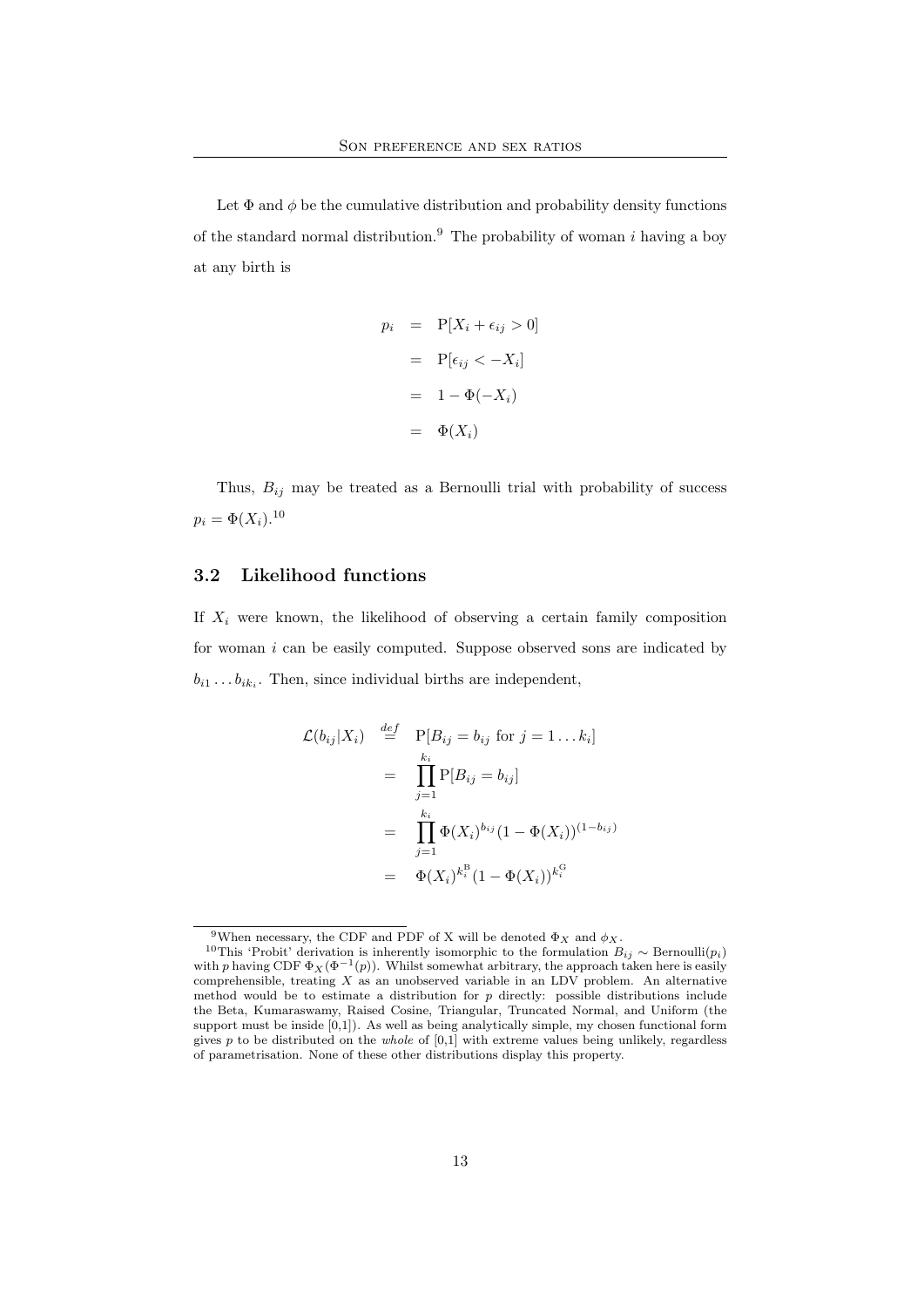$k_i^{\text{B}}$  and  $k_i^{\text{G}}$  are the numbers of boys and girls borne by women *i*.  $(k_i^{\text{B}} + k_i^{\text{G}} = k_i)$ Since only the numbers of boys and girls matter, the likelihood may be rewritten  $\mathcal{L}(k_i^{\rm B}, k_i^{\rm G}|X_i) = {k_i^{\rm B}+k_i^{\rm G} \choose k_i^{\rm B}} \Phi(X_i)^{k_i^{\rm B}} (1-\Phi(X_i))^{k_i^{\rm G}}$ , with the combination factor accounting for the number of different ways that composition can occur.<sup>11</sup>

The unconditional likelihood is obtained by integrating over  $X$ , given its distribution:

$$
\mathcal{L}_i = \mathcal{L}(k_i^{\mathrm{B}}, k_i^{\mathrm{G}}; \mu, \sigma) = \begin{pmatrix} k_i^{\mathrm{B}} + k_i^{\mathrm{G}} \\ k_i^{\mathrm{B}} \end{pmatrix} \int_{\mathbb{R}} \Phi(x)^{k_i^{\mathrm{B}}} (1 - \Phi(x))^{k_i^{\mathrm{G}}} d\Phi_X(x) \tag{1}
$$

The sample likelihood is the product of the women's individual likelihoods,  $\mathcal{L}(\mu, \sigma) = \prod_i \mathcal{L}_i$ , because the  $X_i$  are independent. Estimates of the parameters of the distribution of X may be made by maximising this likelihood:  $(\hat{\mu}, \hat{\sigma}) =$ arg max  $\mathcal{L}(\mu, \sigma)$ .<sup>12</sup> µ

#### 3.3 Data and Estimations

Using data from the UK Labour Force Survey 1996–2005, I construct fertility histories for 116,513 British-born women aged 16–55. When a household enters the survey, a matrix of household relationships is recorded, so I match women with their natural children under the age of  $16<sup>13</sup>$  Table 1 records the compositions of these families. As can be seen in Equation 1, my estimator requires only the number of boys and girls in each household.

My estimates of the parameters underlying  $X$  are derived by Maximum Likelihood Estimation, as outlined in the previous section, and standard errors by the bootstrap method (200 bootstrap samples). Baseline estimates are shown in Table 2, with Figure 3 giving estimated values for the bootstrap samples.

 $11$ Under the assumption of only lexis variation (constant probabilities for each woman), including uncompleted families does not affect the estimator.

<sup>&</sup>lt;sup>12</sup>Recall that  $\mu$  and  $\sigma$  parameterise the distribution of X. They appear in Equation 1 in the via the integrating density,  $d\Phi_X(x)$ .

 $13$ The survey is conducted as a rolling panel with households appearing in the survey for five quarters. I use only the households' first-quarter responses. Birth histories ignore mortality and the possibility some children are absent from the household. I expect these omissions to have only minor effects on my results. I take the oldest child under the age of 16 to be the woman's first, following the example of Gangadharan and Maitra [2003]. The same caveats apply to the birth histories used in Section 4.2.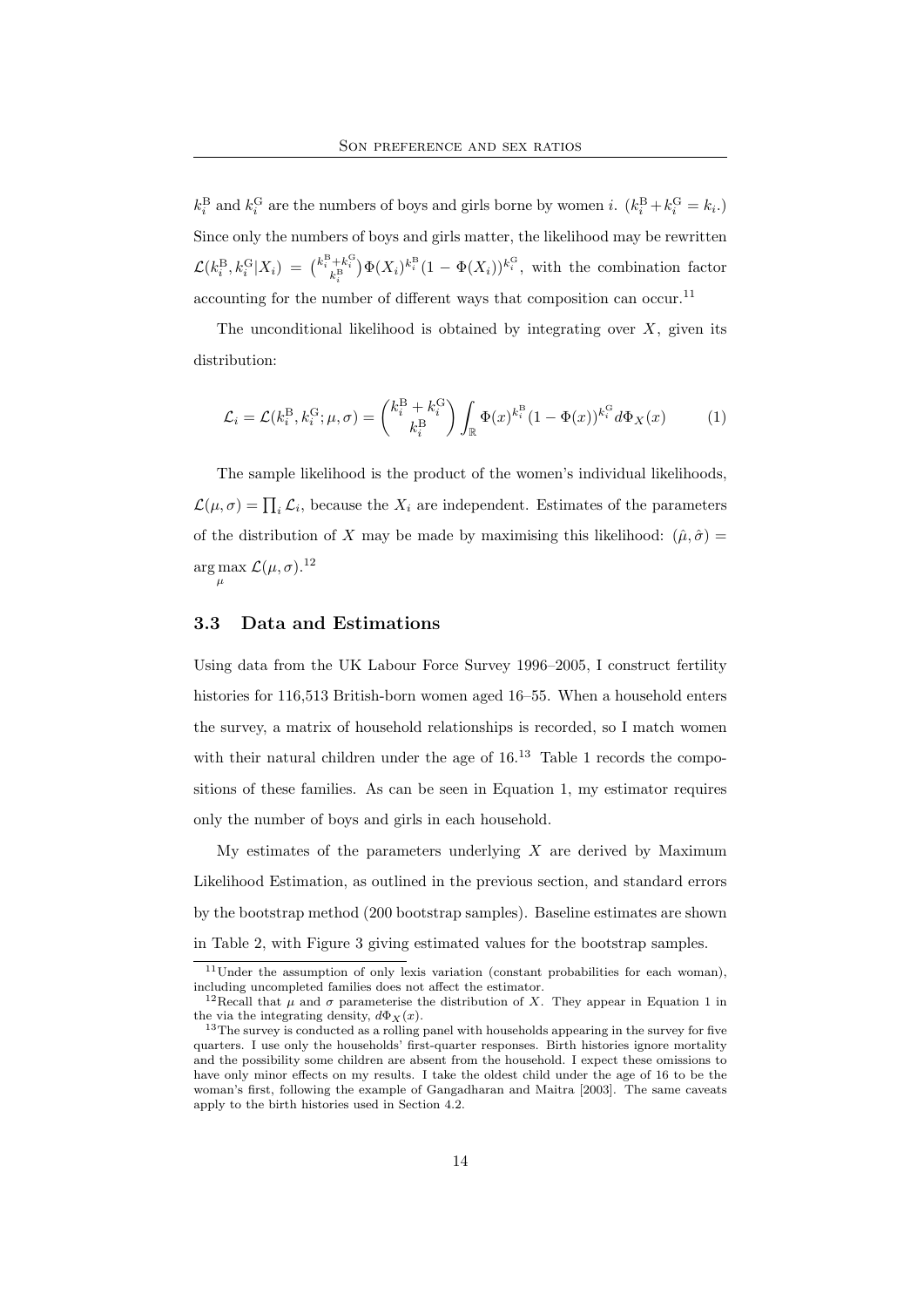SON PREFERENCE AND SEX RATIOS

|                | Number of Boys   |          |                |                |          |          |                |          |          |          |    |
|----------------|------------------|----------|----------------|----------------|----------|----------|----------------|----------|----------|----------|----|
| Children       |                  |          | $\overline{2}$ | 3              | 4        | 5        | 6              |          | 8        | 9        | 10 |
|                | 24526            | 25710    |                |                |          |          |                |          |          |          |    |
| $\overline{2}$ | 11205            | 24283    | 12014          |                |          |          |                |          |          |          |    |
| 3              | 1812             | 5100     | 5394           | 2182           |          |          |                |          |          |          |    |
| 4              | 233              | 744      | 1188           | 904            | 328      |          |                |          |          |          |    |
| 5              | 29               | 108      | 193            | 200            | 114      | 31       |                |          |          |          |    |
| 6              | $\overline{2}$   | 14       | 30             | 56             | 32       | 14       |                |          |          |          |    |
|                | $\left( \right)$ |          | 9              |                | 10       | 9        | 4              |          |          |          |    |
| 8              |                  | $\Omega$ | 4              | $\mathfrak{D}$ | 4        | 3        | $\mathfrak{D}$ | $\Omega$ | $\Omega$ |          |    |
| 9              |                  | $\Omega$ | $\Omega$       |                | $\Omega$ | $\Omega$ | 0              | $\Omega$ |          | $\Omega$ |    |
| 10             |                  |          |                |                |          |          |                | ∩        | 0        | 0        |    |

Table 1: Family composition data from the UK Labour Force Survey 1996–2005. British-born women aged 16–55.

Table 2: Maximum likelihood estimates of distribution of  $X \sim N(\mu, \sigma^2)$ . The underlying probability that a woman has sons is  $p = \Phi(X)$ . Bootstrap standard errors in parenthesis (200 samples).

|             | Estimate | Std. Dev. | $90\%$ CI        |
|-------------|----------|-----------|------------------|
| $\hat{\mu}$ | 0.0305   | (0.00285) | [0.0258, 0.0351] |
|             | 0.145    | (0.0165)  | [0.118, 0.172]   |



Figure 3: Bootstrap estimates for parameters  $\mu$  and  $\sigma$  of X.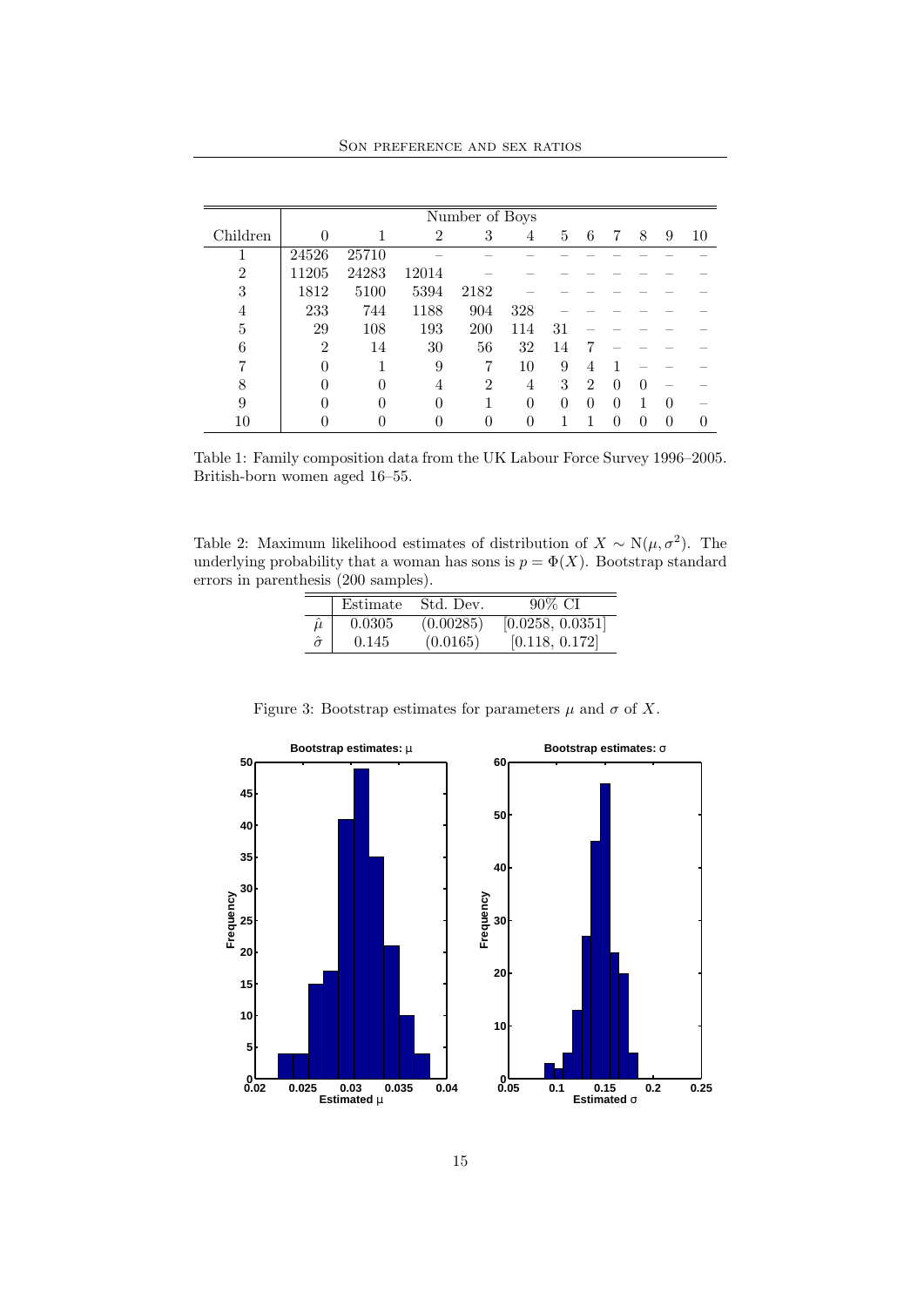Two implications are immediate: first, the median woman has natural probability of  $\Phi(\mu) = 0.512$  of giving birth to a boy, yielding a 'natural' sex ratio of 1.050 boys per girl. This figure is lower than the usually cited ratio of 1.06 and the difference is statistically different at the  $5\%$  level.<sup>14</sup> However, my estimate lies within the range 1.03–1.06 given by Edlund [1999] as 'biologically normal'. The coherence of my estimate  $\hat{\mu}$  with existing studies acts as a 'sanity check' on my methodology.

The second implication is more important: the variation in  $X$ , and hence p, is large. The baseline estimate gives a standard deviation for  $X$  of 0.145. This implies a 90% confidence interval (CI) of  $[0.42, 0.61]$  for p. Five percent of women are likely to have a boy with a greater than 61% chance, and five percent of women are likely to have a boy with a less than  $42\%$  chance. Even taking a minimal value of  $\sigma$  (at the lower end of the 90% CI interval,  $\sigma = 0.118$ ) yields a  $90\%$  confidence interval of [0.44, 0.59] for p.

I test for the significance of this heterogeneity with a likelihood ratio test. Homogeneity entails that X takes a degenerate distribution with value  $\mu$ . Then all women would have boys with probability  $\Phi(\mu)$ . This case is equivalent to  $\sigma = 0$ , though now the likelihood function in Equation 1 is not well defined. However, the likelihood of a family comprising  $k_i^{\text{B}}$  boys and  $k_i^{\text{G}}$  girls nonetheless exists:

$$
\mathcal{L}(k_i^{\mathrm{B}},k_i^{\mathrm{G}};\mu)=\binom{k_i^{\mathrm{B}}+k_i^{\mathrm{G}}}{k_i^{\mathrm{B}}}\Phi(\mu)^{k_i^{\mathrm{B}}}(1-\Phi(\mu))^{k_i^{\mathrm{G}}}
$$

The restricted sample likelihood is analogous to the sample likelihood, being  $\mathcal{L}(\mu) = \prod_i \mathcal{L}(k_i^{\text{B}}, k_i^{\text{G}}; \mu)$ . MLE on this restricted model yields an estimate of  $\tilde{\mu} = 0.0303$ . Thus, the likelihood ratio statistic can be computed:

$$
\Lambda = \frac{\max_{\mu} \mathcal{L}(\mu)}{\max_{\mu, \sigma} \mathcal{L}(\mu, \sigma)}
$$

The restricted likelihood reduces the dimension of the problem by one, so the

<sup>&</sup>lt;sup>14</sup>The median probability will be different from the mean,  $E_X \Phi(X)$ . However, in this case they are identical to three significant figures.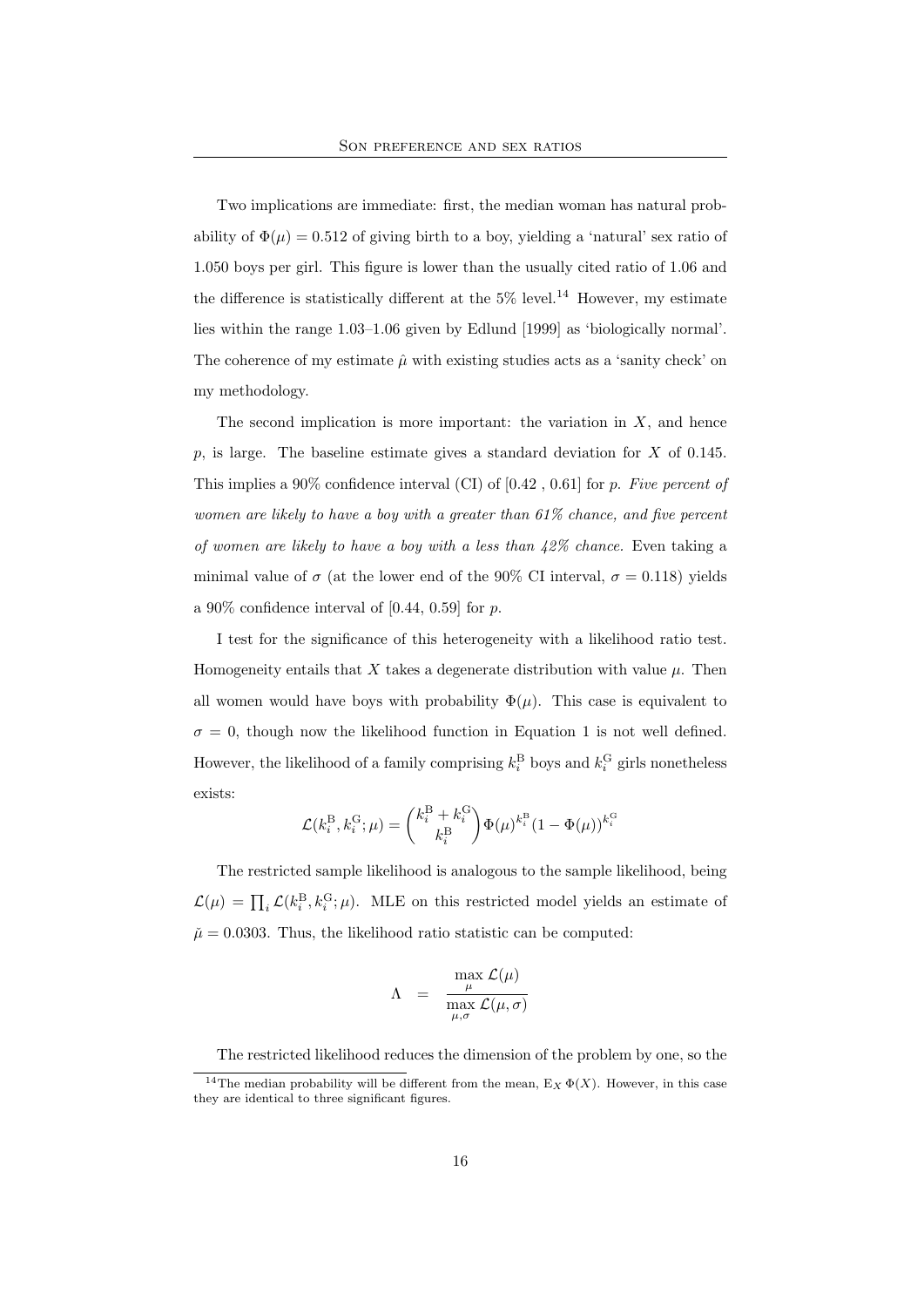Figure 4: Family composition (3 children) under: (a) Binomial model: B  $\sim$ Bernoulli( $\Phi(0.0303)$ ), (b) 'Probit' form heterogeneity  $B \sim \text{Bernoulli}(\Phi(X))$ ,  $X \sim N(0.0305, 0.145^2)$ , and (c) Actual data (Table 1).



we have (asymptotically)  $-2\log \Lambda \sim \chi_1^2$ . I am able to reject the null hypothesis that there is no heterogeneity at the 0.01% significance level  $(-2 \log \Lambda = 16.8)$ . This result suggests that my model does indeed perform better than one in which all women have the same probability of having sons, as can be seen in Figure 4.

Lindsey and Altham [1998] find significant 'overdispersion' in family composition relative to a binomial model, as I do. Using their data, I am able to make a second estimate of heterogeneity in the probability of having sons.<sup>15</sup> Their data gives  $\hat{\mu}' = 0.0367$  and  $\hat{\sigma}' = 0.127$ . The mean is significantly different from my original estimate at the 1% significance level, but the standard deviation estimate is not significantly different. Predicted son-probabilities are not practically dissimilar, with a 90% CI for p of [0.43, 0.60].

James  $[2000]$  surveys a variety of estimates of the standard deviation of p,

<sup>&</sup>lt;sup>15</sup>Theirs is a sample of almost one million families from Saxony in the period 1876–1885, collected by Arthur Geissler.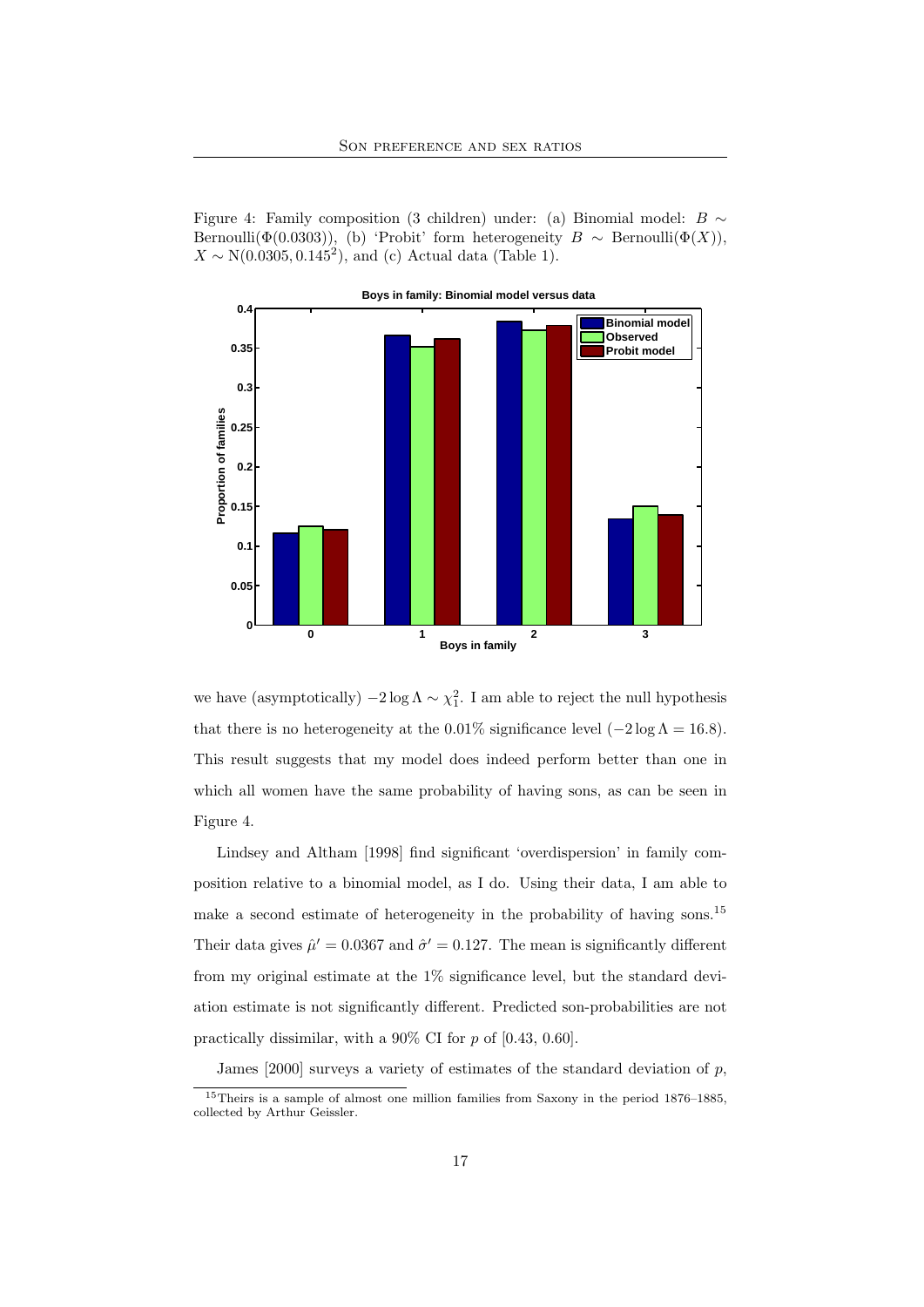centred on 0.05. My original estimates ( $\hat{\mu} = 0.0305, \hat{\sigma} = 0.145$ ) give a standard deviation of 0.0572, and my estimates with the Lindsey and Altham data give 0.0502.

I can also compare Lindsey and Altham's model with my own. Under a fixed parametrisation with respect to family size, their Beta-Binomial model performs very similarly using Pearson's  $\chi^2$  test. However, as they note, they merely perform a data-fitting exercise and they highlight the lack of biological explanation behind their results. My model is perhaps more amenable to a biological explanation, since it is based on individual effects for each woman. Lindsey and Altham's model performs better than mine when parameters are allowed to vary with family size. They suggest that sex preferences are not the cause, since final children are omitted from their sample, though it is impossible to test this assertion with their data. In Appendix A, I propose a robustness check to deal with this concern.

Since Lindsey and Altham find family-size effects, women may not have constant probabilities of bearing sons over throughout their lives. This implies some Markov variation in the probabilities of birth [James, 2000], with  $p$  changing (monotonically) with birth order. My estimation technique does not account for such effects.

In sum, I conclude [after James, 2000] that lexis variation does exist in women's probability of having sons. In the next section I use my estimates to calculate the effect of parents' son preferences on the aggregate sex ratio in practice.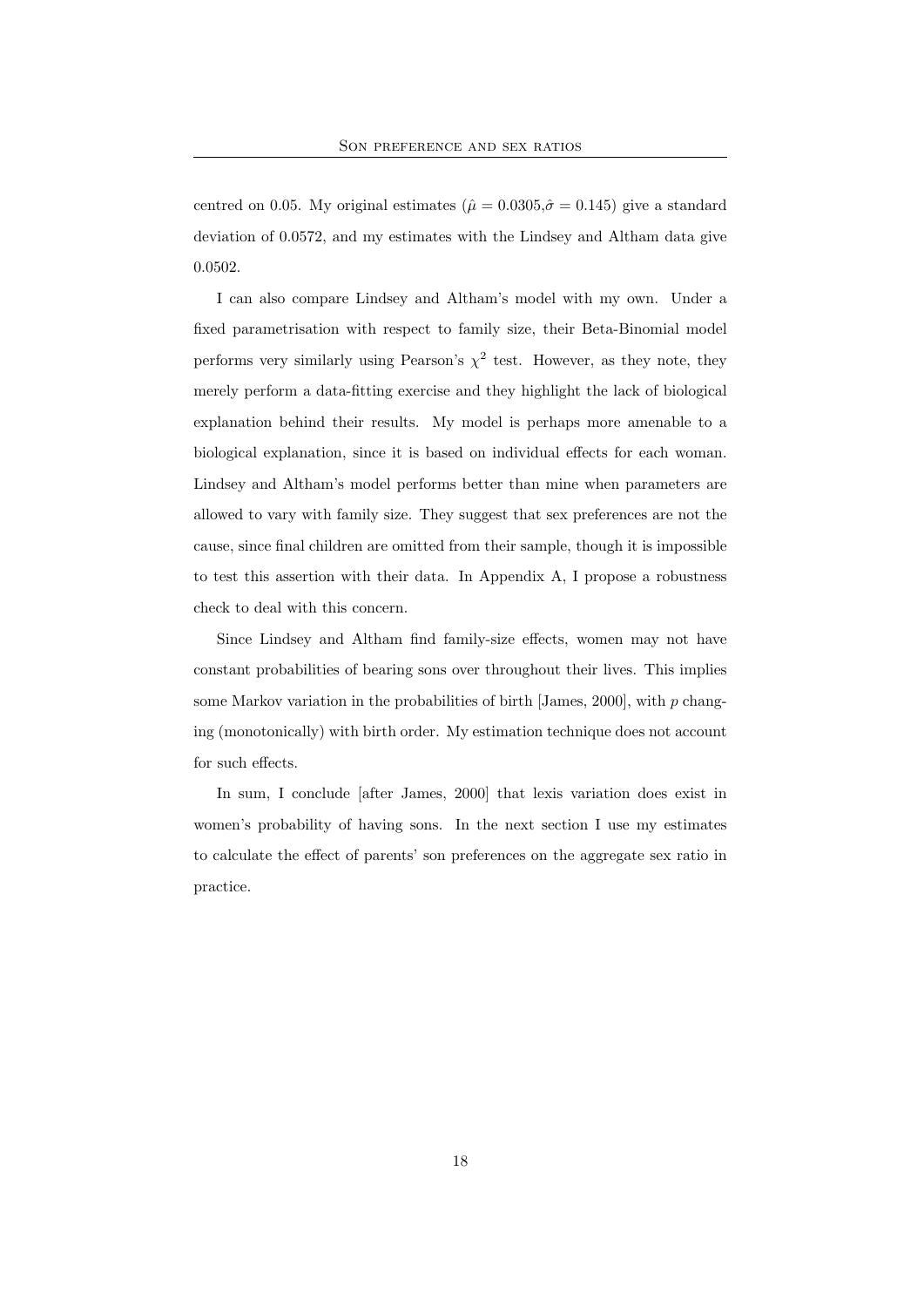## 4 Sex ratio simulation

If parents have preferences for sons, heterogeneity in the chance that individual women have boys will lead to a skew in the sex ratio, as proved in Section 2. Here I attempt to calibrate the size of this effect using a simulation.

#### 4.1 Procedure

I construct predictions of the sex ratio in countries worldwide based on two pieces of data: first, the underlying distribution of probabilities of having sons (estimated in the previous section), and the observed sex preferences of women from a variety countries (following Ellis [2008]).

Two assumptions underlie this calibration. First, I take as given that my heterogeneity estimates apply to women from all countries. My justification is that estimates from recent UK data (1996–2005) are similar to estimates based on data from Saxony in the late  $19<sup>th</sup>$  century [Lindsey and Altham, 1998]. Both sets of estimates fall in line with previous estimations of lexis variation in the probability of having sons James [2000].

Second, and more problematically, it is necessary to assume that the fertility behaviour of immigrants to the UK is the same as that of women in their countries of origin. This assertion somewhat stretches the external validity of Ellis [2008]. Problems include: (1) emigrants being unrepresentative, (2) cost differences between childrearing in the UK and elsewhere, and (3) cultural assimilation within the UK. However, the first and third of these concerns are likely to bias measures of son preference down, relative to what they would be in the countries of origin. Women moving to the UK may be more likely to have preferences similar to British women, and absorption of local norms will reduce son preference (British women appear to show little son preference see Appendix A).

The second concern — price differentials — may bias the measure up if girls cost more to raise than boys [Ellis, 2008, Section 2]. Women already having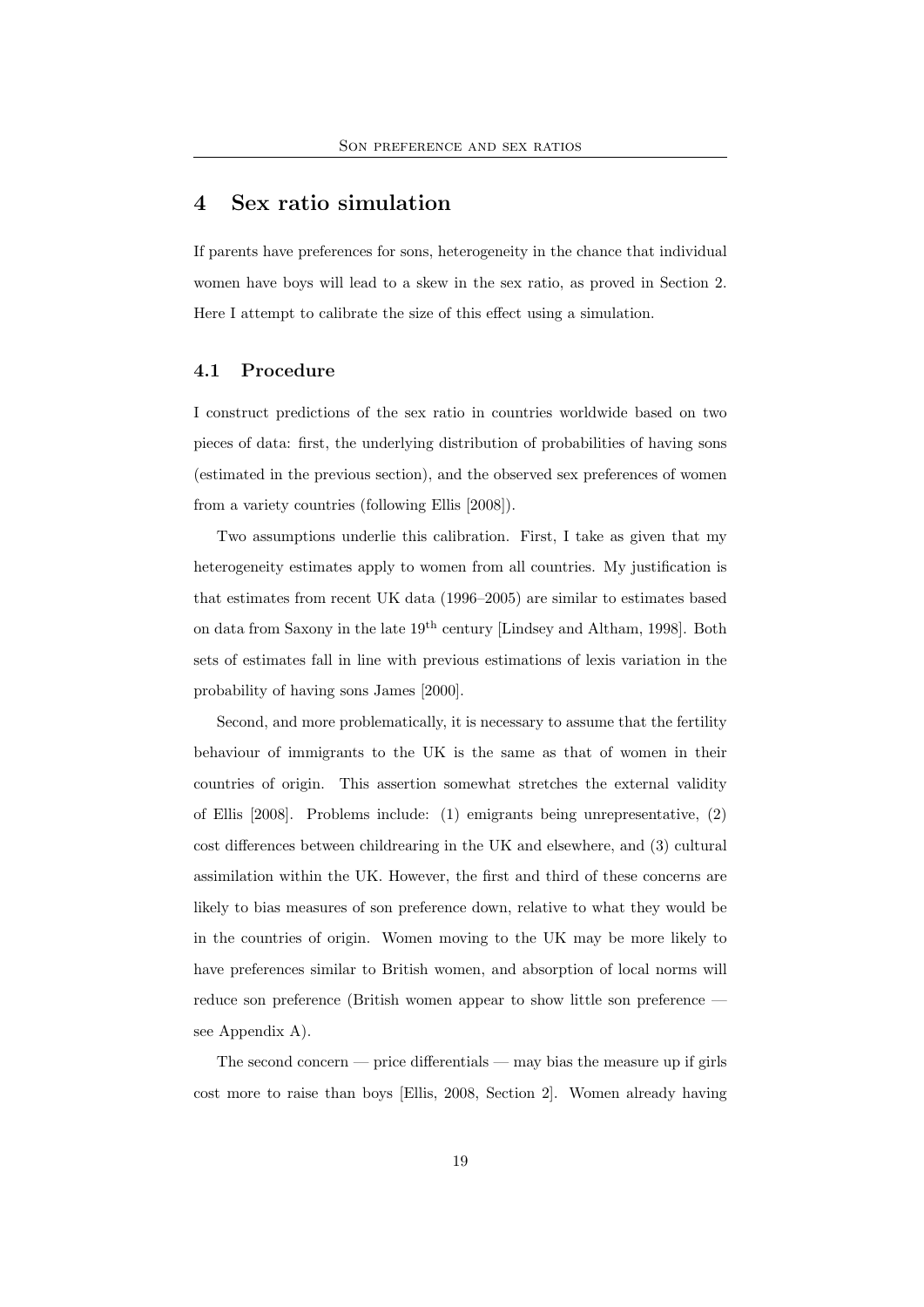girls may reduce their fertility due to a wealth effect. However, in light of the large cultural effects found in that paper, it is likely that son preferences of immigrant women in the UK are less extreme than those of their compatriots. Therefore the effects predicted in this section may give a lower bound for the effect of parents' preferences on sex ratios worldwide.

Initially I generate a population of women  $(i = 1...N)$  and assign them probabilities of having sons  $(p_i)$  using the distribution derived in Section 3. Then, for each woman, I construct a latent family composition  $(\bar{B}_{ij})$  for  $j =$ 1...k;  $\bar{B}_{ij}$  indicates woman i's j<sup>th</sup> child would a son). This gives the sexes of the women's (first)  $k$  children. This is the 'biological' population, which stays the same throughout the simulation.

$$
p_i = \Phi(X_i) \text{ with } X_i \sim \text{N}(\hat{\mu}, \hat{\sigma})
$$
  

$$
\bar{B}_{ij} \sim \text{Bernoulli}(p_i)
$$

I then allow the fertility behaviour to vary by country. Let  $q_{bj}$  be the proportion of women from a given country who continue to have children, after having b boys amongst j children. (I measure these  $q_{bj}$  in Section 4.2, below.) For example, I take Indian women who have a boy and two girls and measure the proportion who go on to have a fourth child. This measurement is  $q_{13}^{\text{INDIA}}$ .

Finally, I simulate each woman's fertility decisions according to the observed patterns the data. I simulate the sex ratios for each country separately. I use the  $q$  probabilities to generate 'actual' birth histories for each woman in the simulation. If woman already has j children and b boys, child  $j+1$  is born with probability  $q_{bj}$ . This continues until the woman fails to have a child. I denote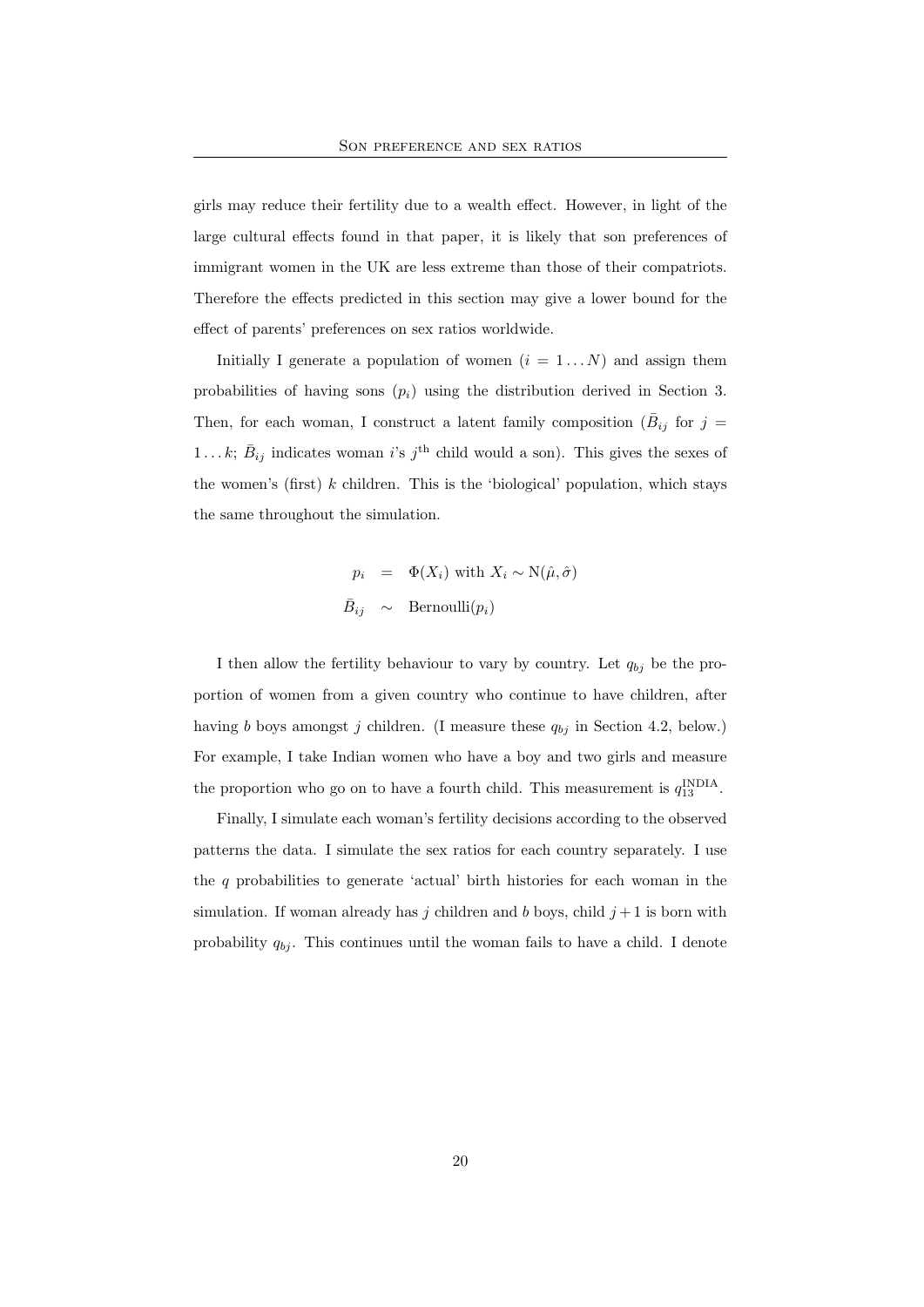a birth of a  $j^{\text{th}}$  child to woman i by  $C_{ij}$ .

$$
C_{ij+1} \sim \begin{cases} \text{Bernoulli}(q_{b_ij_i}) \text{ if } C_{ij'} = 1 \text{ for all } j' \le j \\ 0 \text{ otherwise} \end{cases}
$$
  

$$
B_{ij+1} = \begin{cases} \bar{B}_{ij+1} \text{ if } C_{ij+1} = 1 \\ \text{[missing] otherwise} \end{cases}
$$

This procedure provides me with a simulated sample of birth histories based on the sex preferences of women from each country. The ratio of boys to girls in this sample is easy to compute, and I compare this with the child sex ratios found in reality. Country data is taken from the World Development Indicators (1997), with the sex ratio being the under-15 male population divided by the under-15 female population.

### 4.2 Fertility Behaviour

#### 4.2.1 Estimation method

Estimates of parental behaviour are derived from the birth histories of foreignborn women, grouping women by country of origin. For each possible family composition (up to three children), I calculate the asymptote of the Kaplan-Meier failure rate (KMFR). The KMFR is a non-parametric measure of the proportion of women who go on to have another child. The naïve progression rate, defined as the number of women observed to have a further child, does not account for the time women remain under observation (ie, censoring when the survey happens shortly after a birth). Thus, the KMFR is a more robust measure of true continuation rates.

Here, I consider childbirth as an absorbing transition from one state to another. Women either 'survive' with the number of children they have, or 'fail', and have another at some time. Alternatively, they may exit the dataset before failure (censoring). The asymptotic Kaplan-Meier failure rate is defined as follows [Jenkins, 2005, p. 55]. Let  $t_1 < \ldots < t_m < \ldots < t_M$  be the observed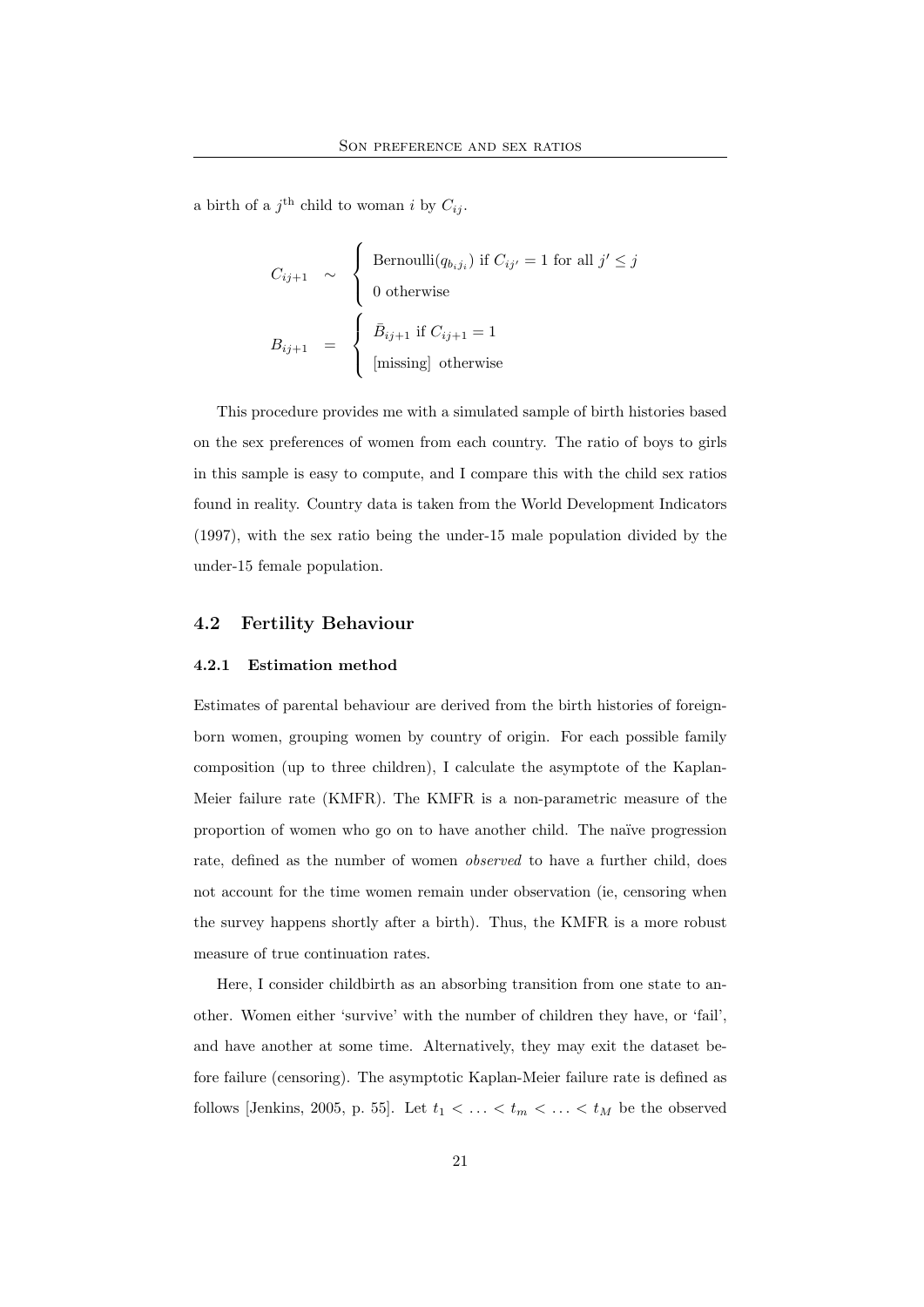transition times for women from a given country with a given family composition. For simplicity, assume transitions are never contemporary. Let  $n_m$  be the number of women at risk of making a transition immediately prior to  $t_m$ . This does not include women no longer under observation. The Kaplan-Meier estimate of the proportion surviving to time  $t$  is then:

$$
\hat{S}(t) \stackrel{def}{=} \prod_{m \mid t_m < t} \left( 1 - \frac{1}{n_m} \right)
$$

The proportion of women surviving by  $t_1$  is simply one minus proportion who have made a transition, which is estimated by the number of exits (one) divided by the number at risk,  $n_1$ . So  $\hat{S}(t_1) = 1 - \frac{1}{n_1}$ . Similarly, the proportion surviving from  $t_1$  to  $t_2$  is  $1-\frac{1}{n_2}$ , so the overall proportion surviving to  $t_2$  is thus the product of these:  $\hat{S}(t_1) = 1 - (\frac{1}{n_1})(\frac{1}{n_1}).$ 

I am interested in the proportion of women, q, who have a child at any point in the future, ie, the asymptote of  $1 - S(t)$  as  $t \to \infty$ . Therefore I have:

$$
q \stackrel{def}{=} 1 - \hat{S}(\infty) = 1 - \prod_{m} \left( 1 - \frac{1}{n_m} \right)
$$

#### 4.2.2 Data

Data is taken from the UK Labour Force Survey 1996–2005. Household composition records are available, so parents can be matched with their natural children and birth histories compiled. Table 3 gives estimated continuation rates for women from 55 countries for which more than 30 records are present at the second birth.<sup>16</sup>

As demonstrated in Ellis [2008], considerable variation in behaviour is seen amongst the women from different countries. For example, Australian women show some preference for daughters: 50% of those having two sons have a third child, compared with 37% of those with two daughters. Those with mixed

<sup>16</sup>Not all countries of origin in the LFS are identified uniquely. Five groups of countries appear in my regressions; I define the sex ratio for these to be total boys over total girls. The groups are are: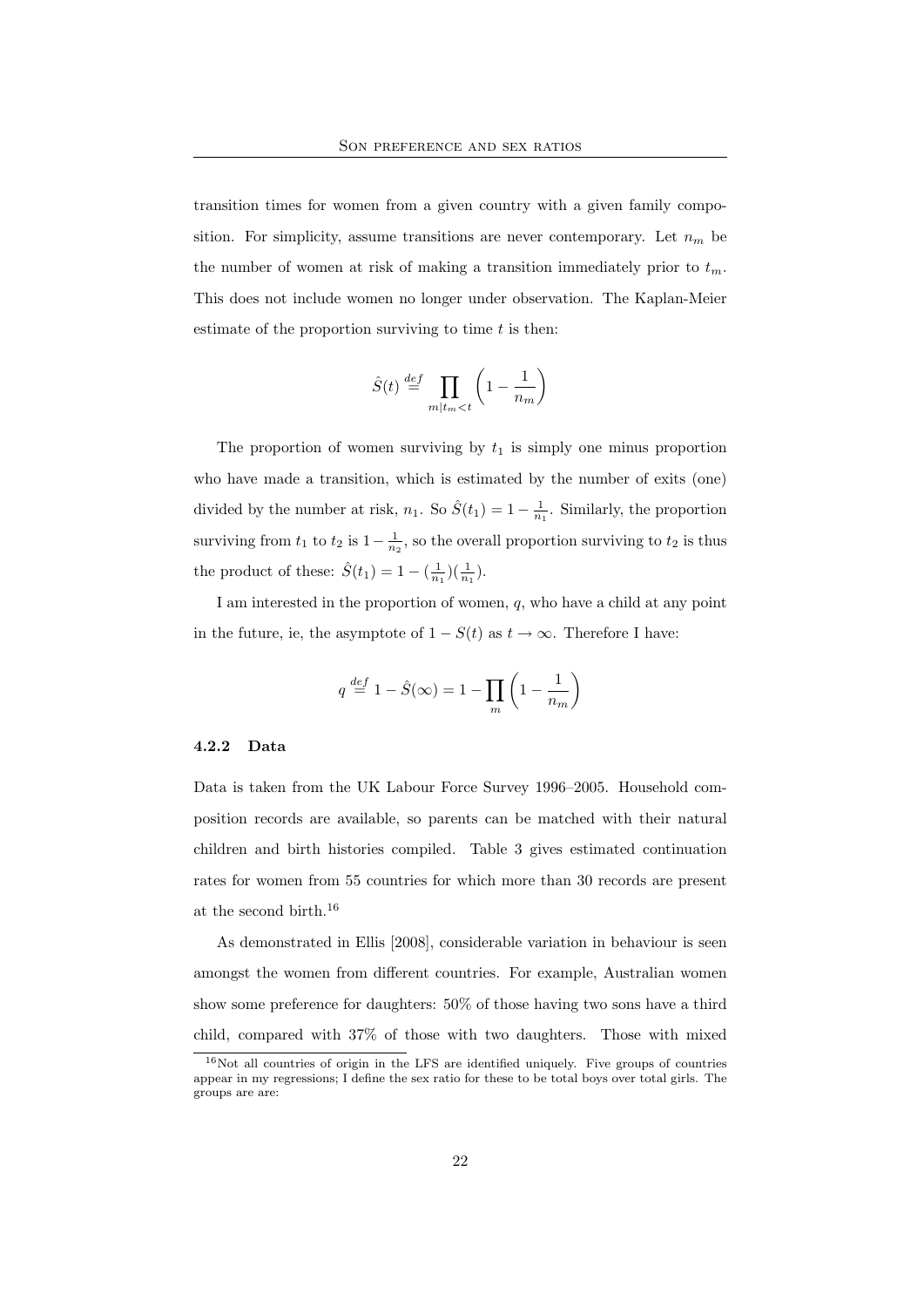families are more likely to stop. On the other hand, Singapore shows a different pattern: 33% of those with three daughters have a fourth child compared with none of those with three sons.

#### 4.3 Simulation results

Using the fertility behaviour for women from different countries, I compute expected sex ratios for those countries. I use three sets of estimates for the underlying likelihoods of having sons: my benchmark derived in Section 3 ( $\mu$  =  $0.0305, \sigma = 0.145$ , my estimate using data from Lindsey and Altham [1998]  $(\mu = 0.0367, \sigma = 0.127)$ , and a conservative estimate of the heterogeneity in my sample, at the bottom of the 90% CI ( $\mu = 0.0305, \sigma = 0.118$ ). I simulate births for one million women (the same latent birth histories are used for each country estimate). Results are presented in Table 4, alongside the child sex ratio from the World Development Indicators (under-15 male population divided by under-15 female population).

Simulated sex ratios range from 1.043 (Colombia) to 1.051 (Australia) in my benchmark model. The ranges are similar for all three sets of estimates, though they are higher overall for the estimates with Lindsey and Altham's data. The larger estimate for  $\mu$  shifts the whole distribution in favour of having sons.

Figure 5 plots my simulated sex ratios against the data and fitted values from the regression  $SR_{\text{PREDICTED}} = \alpha + \beta SR_{\text{DATA}}$ .  $R^2$  is 0.053, and the estimate  $\hat{\beta} = 0.015$  is significantly different to zero at the 10% level, suggesting that parents' preferences do indeed have an effect on country sex ratios due to heterogeneity in the probability of having a son. However, the intercept,  $\hat{\alpha}$  is

Grp07 'Other South America': Bolivia, Ecuador, Paraguay, Peru, Suriname

Grp02 'Other Caribbean Commonwealth': Antigua and Barbuda, Bahamas, Dominica, Grenada, Solomon Islands, St. Kitts and Nevis, St. Lucia, St. Vincent and the Grenadines.

Grp04 'Other Africa': Benin, Burkina Faso, Burundi, Cameroon, Cape Verde, Central African Republic, Chad, Congo, Rep., Cote d'Ivoire, Djibouti, Equatorial Guinea, Eritrea, Gabon, Guinea, Guinea-Bissau, Liberia, Madagascar, Mali, Mauritania, Mozambique, Namibia, Niger, Rwanda, Sao Tome and Principe, Senegal, Togo.

Grp08 'Other Middle East': Bahrain, Jordan, Kuwait, Oman, Qatar, Saudi Arabia, Syrian Arab Republic, United Arab Emirates, West Bank and Gaza, Yemen. Grp12 Afghanistan, Bhutan, Maldives, Nepal.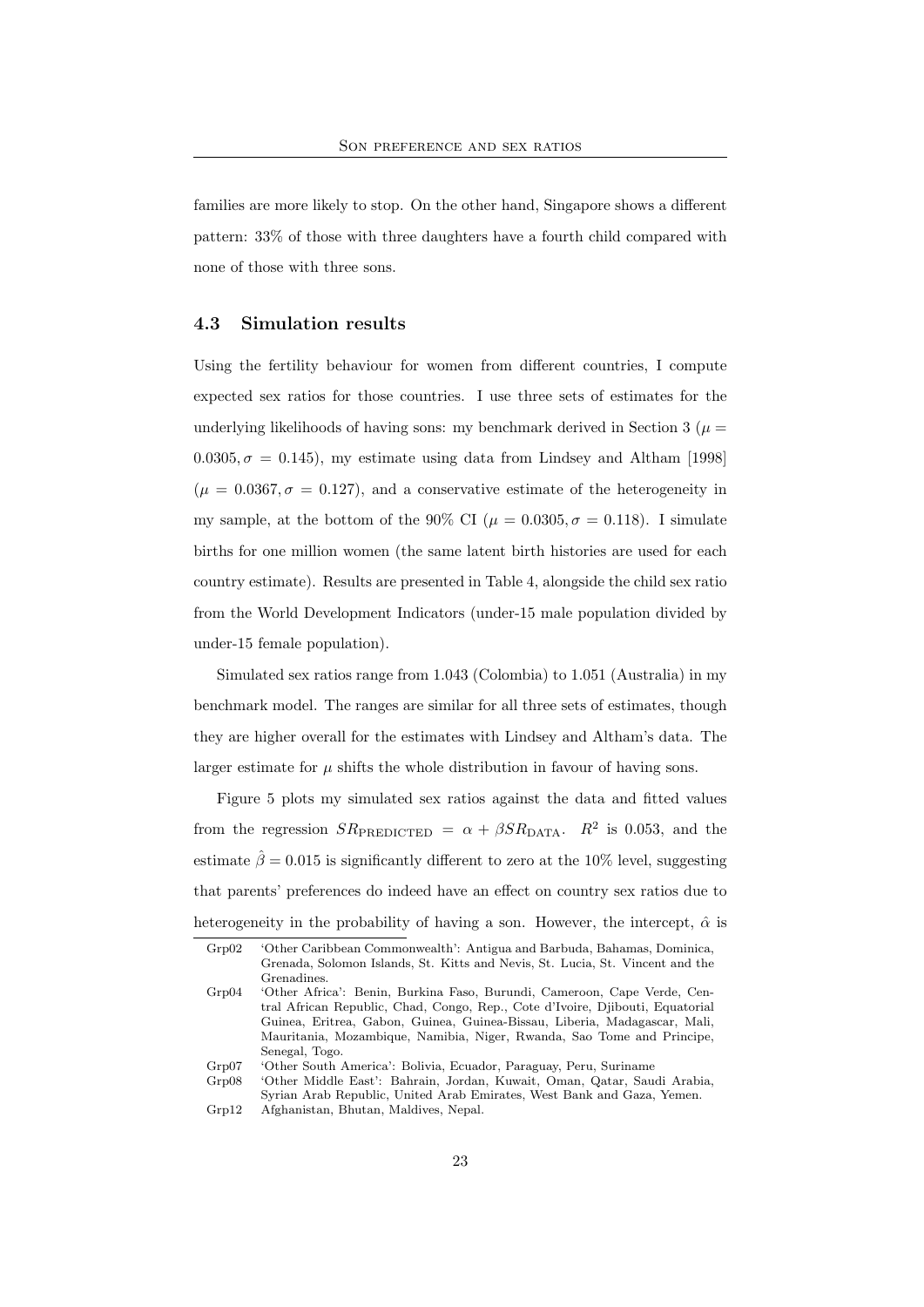Table 3: Kaplan-Meier birth continuation rates by family composition. Foreignborn women in the UK LFS are grouped by country of origin. Statistics give the proportion of women having a further child given they already have b boys of  $j$  children.

| $\sim$ $\sim$ $\sim$ $\sim$<br>1 child |              |              | $\overline{2}$ children |            |            | $\overline{3}$ children         |                                 |                                                   |                                 |
|----------------------------------------|--------------|--------------|-------------------------|------------|------------|---------------------------------|---------------------------------|---------------------------------------------------|---------------------------------|
| Country                                | $0$ boys     | 1 boy        | $0$ boys                | 1 boy      | 2 boys     | $0$ boys                        | 1 boy                           | 2 boys                                            | 3 boys                          |
| AGO                                    | 0.93         | 0.88         | 0.67                    | 0.33       | 0.33       | $\overline{\phantom{a}}$        | $\equiv$                        | $\overline{\phantom{a}}$                          |                                 |
| AUS                                    | 0.76         | 0.78         | 0.37                    | 0.44       | 0.50       | 0.40                            | 0.13                            | 0.34                                              | 1.00                            |
| BGD                                    | 0.91         | 0.93         | 0.84                    | 0.82       | 0.81       | 0.74                            | 0.73                            | 0.71                                              | 0.61                            |
| <b>BRB</b>                             | 0.62         | 0.70         | 0.43                    | 0.22       | 0.55       | $\hspace{0.1mm}-\hspace{0.1mm}$ | $\hspace{0.1mm}-\hspace{0.1mm}$ | $\hspace{0.1mm}-\hspace{0.1mm}$                   | $\overline{\phantom{a}}$        |
| CAN                                    | 0.76         | 0.75         | $0.37\,$                | 0.34       | 0.34       | 0.00                            | 0.13                            | 0.17                                              | 0.60                            |
| CHN                                    | 0.58         | 0.60         | 0.40                    | 0.34       | 0.07       | $\bar{a}$                       | $\overline{\phantom{0}}$        | $\bar{a}$                                         | $\bar{a}$                       |
| COL                                    | 0.65         | 0.66         | 0.37                    | 0.77       | 0.00       |                                 | Ξ                               |                                                   |                                 |
| <b>CYP</b>                             | 0.76         | 0.76         | 0.36                    | 0.40       | 0.43       | 0.50                            | 0.27                            | 0.24                                              | 0.40                            |
| DEU                                    | 0.71         | 0.73         | 0.44                    | 0.41       | 0.46       | 0.12                            | 0.29                            | 0.35                                              | 0.30                            |
| EGY                                    | 0.66         | 0.71         | 0.35                    | 0.52       | 0.46       |                                 |                                 | $\overline{\phantom{a}}$                          |                                 |
| <b>ESP</b>                             | 0.64         | 0.63         | 0.37                    | 0.48       | 0.27       | $\overline{\phantom{a}}$        | $\overline{a}$                  | $\overline{\phantom{0}}$                          | $\overline{a}$                  |
| $_{\rm FRA}$                           | 0.71         | 0.74         | $\rm 0.41$              | $\rm 0.31$ | 0.28       | 0.29                            | 0.11                            | 0.21                                              | 0.50                            |
| GHA                                    | 0.81         | 0.74         | 0.61                    | 0.62       | 0.57       | 0.43                            | 0.28                            | 0.61                                              | 0.50                            |
| GRP02                                  | 0.68         | 0.59         | 0.15                    | 0.38       | 0.28       | $\overline{\phantom{a}}$        | $\sim$                          | $\overline{\phantom{a}}$                          | $\overline{\phantom{0}}$        |
| GRP04                                  | 0.81         | 0.80         | 0.76                    | 0.64       | 0.49       | 0.40                            | 0.28                            | 0.45                                              | 0.50                            |
| GRP07                                  | 0.78         | 0.82         | 0.43                    | 0.37       | 0.27       | $\hspace{0.1mm}-\hspace{0.1mm}$ | $\overline{a}$                  | $\overline{\phantom{0}}$                          | $\sim$                          |
| GRP08                                  | 0.86         | 0.85         | 0.80                    | 0.73       | 0.58       | 0.75                            | 0.45                            | 0.55                                              | 0.55                            |
| GRP12                                  | 0.90         | 0.93         | 1.00                    | 0.69       | 0.63       | $\bar{\mathbb{I}}$              | $\overline{\phantom{a}}$        | $\bar{a}$                                         | $\overline{\phantom{0}}$        |
| GUY                                    | 0.67         | 0.64         | $\rm 0.25$              | 0.38       | 0.54       |                                 | $\frac{1}{2}$                   |                                                   | $\overline{\phantom{0}}$        |
| HKG                                    | 0.76         | 0.67         | 0.47                    | 0.32       | 0.35       | 0.53                            | 0.20                            | 0.19                                              | 0.30                            |
| <b>IND</b>                             | 0.81         | 0.75         | 0.59                    | 0.39       | 0.39       | 0.53                            | 0.31                            | 0.27                                              | 0.22                            |
| <b>IRN</b>                             | 0.80         | 0.69         | 0.14                    | 0.28       | 0.12       | $\bar{a}$                       |                                 | $\bar{a}$                                         | $\overline{\phantom{a}}$        |
| IRQ                                    | 1.00         | 0.81         | 0.73                    | 0.56       | 0.75       |                                 | $\frac{1}{2}$                   |                                                   | $\overline{\phantom{0}}$        |
| <b>ITA</b>                             | 0.56         | 0.72         | $\rm 0.45$              | 0.33       | $0.20\,$   | $\overline{\phantom{0}}$        | $\frac{1}{2}$                   | $\overline{\phantom{0}}$                          | $\overline{\phantom{0}}$        |
| <b>JAM</b>                             | 0.57         | 0.65         | 0.71                    | 0.43       | 0.30       | 0.70                            | 0.41                            | 0.28                                              | 0.53                            |
| JPN                                    | 0.67         | 0.64         | 0.44                    | 0.22       | 0.13       | $\overline{\phantom{a}}$        | $\hspace{0.1mm}-\hspace{0.1mm}$ | $\overline{\phantom{a}}$                          | $\overline{\phantom{0}}$        |
| <b>KEN</b>                             | 0.83         | 0.75         | 0.64                    | 0.29       | 0.31       | 0.53                            | 0.19                            | 0.20                                              | 0.21                            |
| LBY                                    | 0.85         | 0.71         | 0.55                    | 0.69       | 0.72       | $\overline{\phantom{0}}$        |                                 | $\overline{\phantom{0}}$                          | $\overline{\phantom{0}}$        |
| <b>LKA</b>                             | 0.73         | 0.70         | 0.16                    | 0.29       | 0.41       |                                 |                                 | $\frac{1}{2}$                                     | $\frac{1}{\sqrt{2}}$            |
| MAR                                    | 0.91         | 0.81         | 0.34                    | 0.53       | 0.75       | $\overline{a}$                  |                                 | $\overline{a}$                                    |                                 |
| MLT                                    | 0.76         | 0.62         | $\rm 0.52$              | 0.38       | 0.41       |                                 |                                 |                                                   |                                 |
| MUS                                    | 0.68         | 0.65         | 0.30                    | 0.33       | 0.61       | $\overline{a}$                  |                                 | $\overline{a}$                                    |                                 |
| MWI                                    | 0.91         | 0.76         | 0.64                    | 0.59       | 0.42       | $\frac{1}{2}$                   |                                 | $\overline{a}$                                    |                                 |
| <b>MYS</b>                             | 0.86         | 0.75         | 0.42                    | 0.32       | 0.46       | 0.00                            | 0.42                            | 0.27                                              | 0.38                            |
| NGA                                    | 0.89         | 0.86         | 0.79                    | 0.60       | 0.68       | 0.73                            | 0.47                            | 0.53                                              | 0.55                            |
| <b>NLD</b>                             | 0.76         | 0.77         | 0.40                    | 0.39       | 0.74       | $\bar{a}$                       | $\overline{\phantom{a}}$        | $\bar{a}$                                         | $\overline{\phantom{a}}$        |
| NZL                                    | 0.71         | 0.62         | $\rm 0.52$              | 0.37       | 0.46       |                                 |                                 |                                                   | $\overline{a}$                  |
| PAK                                    | 0.92         | 0.87         | 0.84                    | 0.78       | 0.74       | 0.80                            | 0.68                            | 0.65                                              | 0.76                            |
| PHL                                    | 0.54         | 0.71         | 0.21                    | 0.25       | 0.21       | $\overline{\phantom{a}}$        |                                 | $\overline{\phantom{0}}$                          | $\overline{\phantom{0}}$        |
| POL                                    | 0.58         | 0.49         | $\rm 0.05$              | 0.29       | 0.47       | $\frac{1}{2}$<br>$\frac{1}{2}$  | $\overline{\phantom{a}}$        | $\overline{a}$<br>$\overline{a}$                  | $\overline{\phantom{0}}$        |
| PRT                                    | 0.71         | 0.63         | 0.55                    | 0.26       | 0.53       |                                 | $\overline{\phantom{0}}$        |                                                   | $\overline{\phantom{0}}$        |
| SGP                                    | 0.76         | 0.76         | 0.38                    | 0.39       | 0.30       | 0.33                            | 0.29                            | 0.25                                              | 0.00                            |
| <b>SLE</b>                             | 0.75         | 0.56         | 0.54                    | 0.42       | 0.40       | $\hspace{0.1mm}-\hspace{0.1mm}$ | $\sim$                          | $\overline{\phantom{a}}$                          | $\hspace{0.1mm}-\hspace{0.1mm}$ |
| SOM                                    | 0.91         | 0.92         | 0.85                    | 0.86       | 0.86       | 0.92                            | 0.79                            | 0.81                                              | 0.90                            |
| SWE                                    | 0.82         | 0.82         | 0.00                    | 0.33       | 0.24       | $\bar{a}$                       | $\bar{a}$                       | $\bar{\bar{\phantom{a}}}\,$                       | $\bar{a}$                       |
| <b>TTO</b>                             | 0.66         | 0.67         | 0.55                    | 0.21       | 0.61       |                                 |                                 |                                                   |                                 |
| TUR                                    | 0.82         | 0.83         | $\rm 0.57$              | 0.46       | 0.50       | 0.25                            | $\rm 0.35$                      | 0.44                                              | 0.38                            |
| <b>TZA</b>                             | 0.79         | 0.63         | 0.54                    | 0.30       | 0.24       | 0.40                            | 0.15                            | 0.14                                              | 0.33                            |
| UGA                                    | 0.78         | 0.74         | 0.52                    | 0.32       | 0.41       | 0.36                            | 0.45                            | 0.37                                              | 0.38                            |
| <b>USA</b>                             | 0.78<br>0.79 | 0.71<br>0.88 | 0.43                    | 0.39       | 0.49       | 0.25                            | 0.41                            | 0.44                                              | 0.20                            |
| VNM                                    |              |              | 0.41                    | 0.40       | 0.56       | $\bar{\bar{\phantom{a}}}$       | $\overline{\phantom{a}}$        | $\hspace{0.1mm}-\hspace{0.1mm}$<br>$\overline{a}$ | $\bar{\mathbb{I}}$              |
| YUG                                    | 0.84         | 0.77         | 0.49                    | 0.43       | 0.58       |                                 |                                 |                                                   |                                 |
| ZAF                                    | 0.76         | 0.73         | 0.44<br>0.71            | 0.36       | $\rm 0.34$ | 0.25                            | 0.00                            | 0.32                                              | 0.25                            |
| ZMB                                    | 0.77         | 0.77         |                         | 0.48       | 0.53       | 0.25                            | 0.52                            | 0.18                                              | 1.00                            |
| ZWE                                    | 0.71         | 0.69         | 0.42                    | 0.43       | 0.40       | 0.33                            | 0.37                            | 0.19                                              | 0.25                            |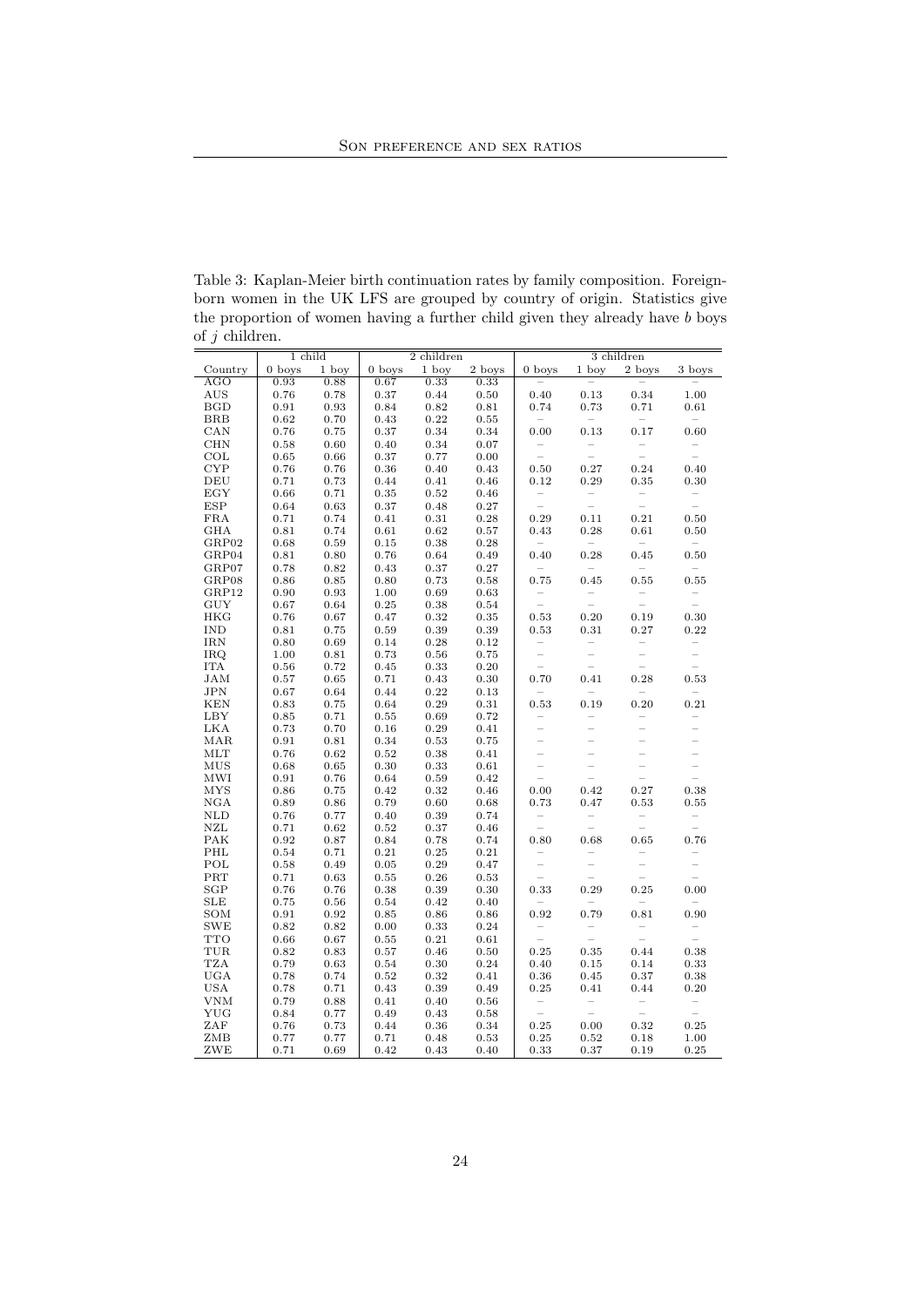Table 4: Simulated sex ratios and actual data. Three different estimates of the underlying distribution of sexes are used: my benchmark, estimates from Lindsey and Altham's 1998 data, and a conservative estimate from my data. Parental behaviour is taken from UK LFS data (Table 3). Country sex ratios (under-15 male population divided by the under-15 female population) are taken from the World Development Indicators (1997).

|              |                  | <b>Predicted Values</b>          |                  |                  |  |  |
|--------------|------------------|----------------------------------|------------------|------------------|--|--|
|              |                  | $\mu = 0.0305$<br>$\mu = 0.0376$ |                  | $\mu = 0.0305$   |  |  |
| Country      | $_{\text{Data}}$ | $\sigma = 0.145$                 | $\sigma = 0.127$ | $\sigma = 0.118$ |  |  |
| AGO          | 1.002            | 1.047                            | 1.060            | 1.048            |  |  |
| <b>AUS</b>   | 1.051            | 1.052                            | 1.063            | 1.051            |  |  |
| <b>BGD</b>   | 1.046            | 1.049                            | 1.061            | 1.049            |  |  |
| <b>BRB</b>   | 1.000            | 1.051                            | 1.062            | 1.050            |  |  |
| CAN          | 1.048            | 1.051                            | 1.063            | 1.051            |  |  |
| CHN          | 1.066            | 1.048                            | 1.060            | 1.049            |  |  |
| $_{\rm COL}$ | 1.038            | 1.047                            | 1.060            | 1.048            |  |  |
| <b>CYP</b>   | 1.062            | 1.049                            | 1.061            | 1.049            |  |  |
| DEU          | 1.054            | 1.049                            | 1.060            | 1.049            |  |  |
| EGY          | 1.048            | 1.049                            | 1.061            | 1.049            |  |  |
| <b>ESP</b>   | 1.060            | 1.049                            | 1.061            | 1.050            |  |  |
| <b>FRA</b>   | 1.048            | 1.049                            | 1.061            | 1.050            |  |  |
| GHA          | 1.010            | 1.049                            | 1.061            | 1.049            |  |  |
| GRP02        | 1.070            | 1.049                            | 1.061            | 1.049            |  |  |
| GRP04        | 1.035            | 1.047                            | 1.059            | 1.048            |  |  |
| GRP07        | 1.032            | 1.047                            | 1.059            | 1.048            |  |  |
| GRP08        | 1.042            | 1.047                            | 1.060            | 1.048            |  |  |
| GRP12        | 1.038            | 1.049                            | 1.061            | 1.049            |  |  |
| GUY          | 1.020            | 1.049                            | 1.061            | 1.049            |  |  |
| <b>HKG</b>   | 1.012            | 1.046                            | 1.059            | 1.047            |  |  |
| IND          | 1.066            | 1.047                            | 1.059            | 1.048            |  |  |
| <b>IRN</b>   | 1.036            | 1.048                            | 1.061            | 1.049            |  |  |
| IRQ          | 1.045            | 1.048                            | 1.060            | 1.049            |  |  |
| <b>ITA</b>   | 1.058            | 1.048                            | 1.060            | 1.049            |  |  |
| JAM          | 1.029            | 1.046                            | 1.059            | 1.048            |  |  |
| JPN          | 1.050            | 1.047                            | 1.059            | 1.048            |  |  |
| <b>KEN</b>   | 1.022            | 1.045                            | 1.058            | 1.047            |  |  |
| LBY          | 1.045            | 1.048                            | 1.060            | 1.048            |  |  |
| LKA          | 1.097            | 1.049                            | 1.061            | 1.049            |  |  |
| MAR          | 1.038            | 1.051                            | 1.063            | 1.051            |  |  |
| <b>MLT</b>   | 1.062            | 1.048                            | 1.061            | 1.049            |  |  |
| MUS          | 1.027            | 1.051                            | 1.063            | 1.051            |  |  |
| MWI          | 1.005            | 1.046                            | 1.059            | 1.047            |  |  |
| <b>MYS</b>   | 1.055            | 1.048                            | 1.060            | 1.049            |  |  |
| $_{\rm NGA}$ | 1.007            | 1.048                            | 1.060            | 1.049            |  |  |
| NLD          | 1.045            | 1.051                            | 1.062            | 1.050            |  |  |
| NZL          | 1.057            | 1.047                            | 1.060            | 1.048            |  |  |
| PAK          | 1.040            | 1.047                            | 1.060            | 1.048            |  |  |
| PHL          | 1.051            | 1.049                            | 1.061            | 1.049            |  |  |
| POL          | 1.051            | 1.049                            | 1.061            | 1.049            |  |  |
| PRT          | 1.063            | 1.048                            | 1.061            | 1.049            |  |  |
| SGP          | 1.072            | 1.048                            | 1.060            | 1.048            |  |  |
| <b>SLE</b>   | 0.995            | 1.046                            | 1.059            | 1.048            |  |  |
| SOM          | 1.007            | 1.049                            | 1.061            | 1.049            |  |  |
| <b>SWE</b>   | 1.050            | 1.051                            | 1.062            | 1.050            |  |  |
| <b>TTO</b>   | 1.031            | 1.050                            | 1.062            | 1.050            |  |  |
| TUR          | 1.043            | 1.049                            | 1.061            | 1.049            |  |  |
| <b>TZA</b>   | 1.009            | 1.045                            | 1.058            | 1.046            |  |  |
| UGA          | 1.006            | 1.048                            | 1.060            | 1.048            |  |  |
| <b>USA</b>   | 1.048            | 1.049                            | 1.062            | 1.050            |  |  |
| VNM          | 1.039            | 1.051                            | 1.063            | 1.051            |  |  |
| YUG          | 1.070            | 1.049                            | 1.062            | 1.050            |  |  |
| ZAF          | 0.994            | 1.050                            | 1.062            | 1.050            |  |  |
| ZMB          | 1.016            | 1.048                            | 1.060            | 1.048            |  |  |
| ZWE          | 1.004            | 1.047                            | 1.060            | 1.048            |  |  |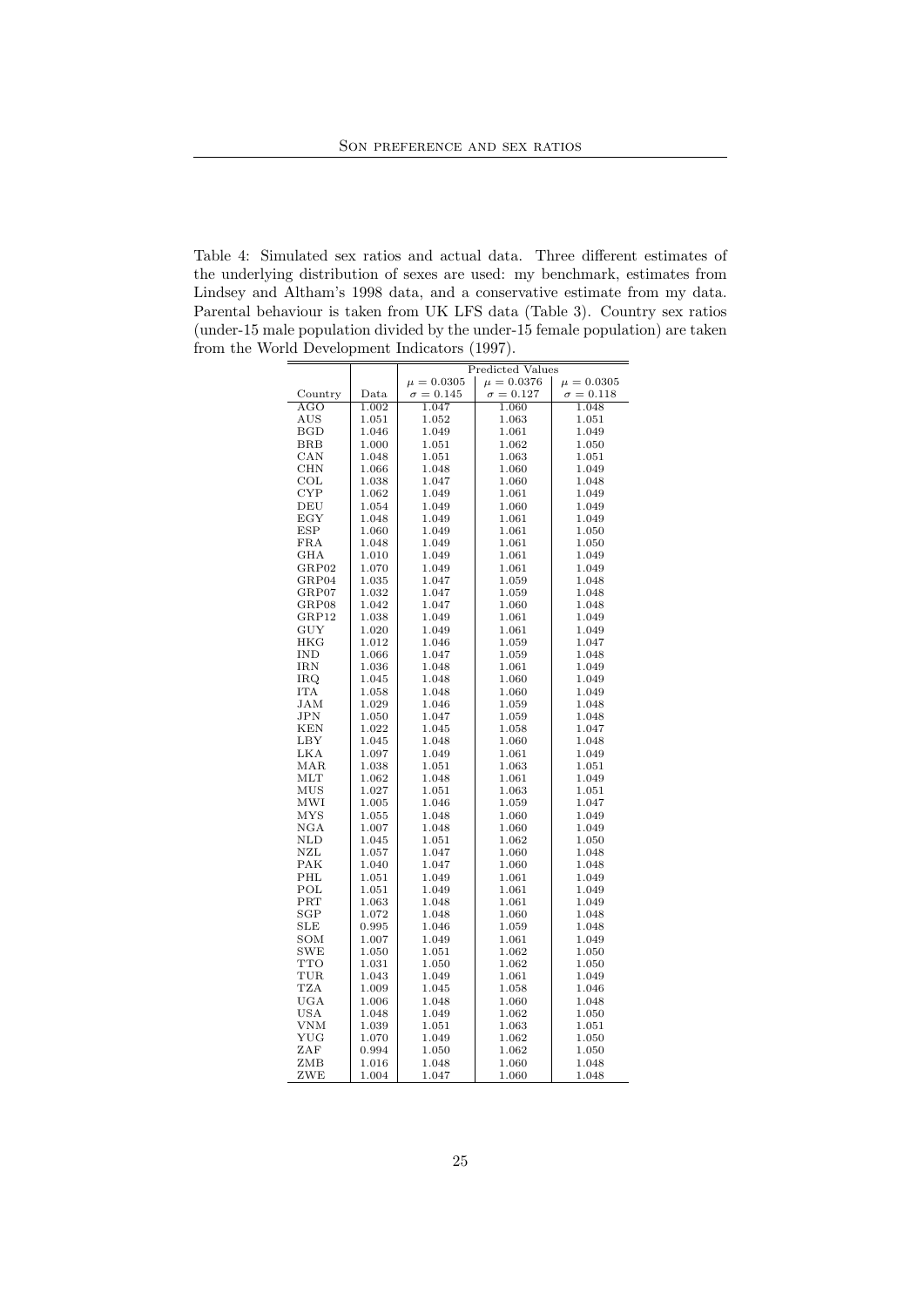Figure 5: Simulated sex ratios and country data. Simulation is based on heterogeneity in the probability of a son as derived in Section 3 ( $\mu = 0.0305, \sigma =$ 0.145). Parental behaviour is given in Table 3.



**Sex ratio: simulated values versus data**

1.033, and is significantly different from one at 0.1%, implying that my model does not capture the whole story. Regressions with the other distributional estimates produce similar results.

The estimated slope, 0.015, is shallow. It suggests that parental behaviour and underlying heterogeneity accounts for 1.5% of the difference in sex ratios between countries. There are several possible reasons for this small figure. First is data quality. Aside from the usual noise issues, I have used child sex ratios, not birth sex ratios. If son-preferring fertility behaviour is correlated with discriminatory behaviour (as is likely), countries that are expected to have excess girls at birth will also have high female mortality, reducing the number of girls as I measure them. Under this assumption, my estimate of 1.5% will be biased downwards, since mortality due to discrimination lowers the excess of girls I am looking for. Data quality would be one area in which this study could be improved.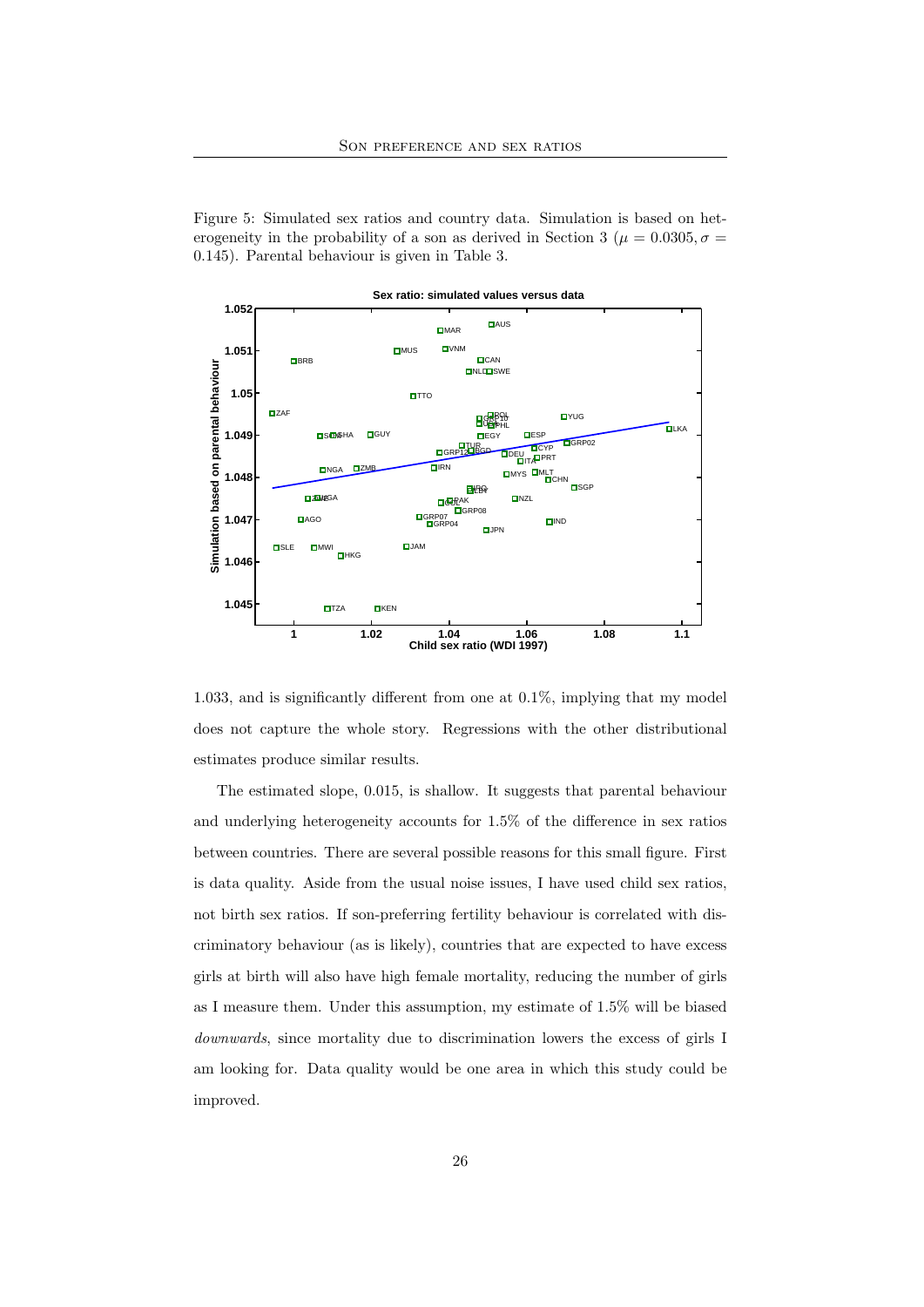My two identifying assumptions may be incorrect: behaviour of immigrants to the UK may not represent countries of origin in terms of preferences, or the underlying distribution of 'natural' probabilities of sons is not identical across countries for biological or social reasons [cf. Oster, 2005; Matthews et al., 2008]. However, as discussed in Section 4.1, the former of these caveats may work against finding a positive result, if immigrants in the UK prefer sons less than their compatriots. The second concern is allayed by James [2000] and others who find similar levels of heterogeneity.

Finally, in a model simulating at most four children, the theoretical minimum and maximum sex ratios are 1.030 and 1.068 respectively (under my benchmark son-probability estimates). These ratios occur when parents practice extremely selective behaviour: stopping only after one son or daughter. The range seen in the data is [0.994, 1.097], so child mortality plainly plays a larger role in affecting sex ratios than parental preferences do.

Nonetheless, 1.5% very probably represents a lower bound on the effect of parental preferences on aggregate sex ratios. Most importantly, mortality differences between girls and boys in the countries of origin will likely bias my estimate downwards. Moreover, parental behaviour of immigrants to the UK is likely to be less extreme than women in their originating countries.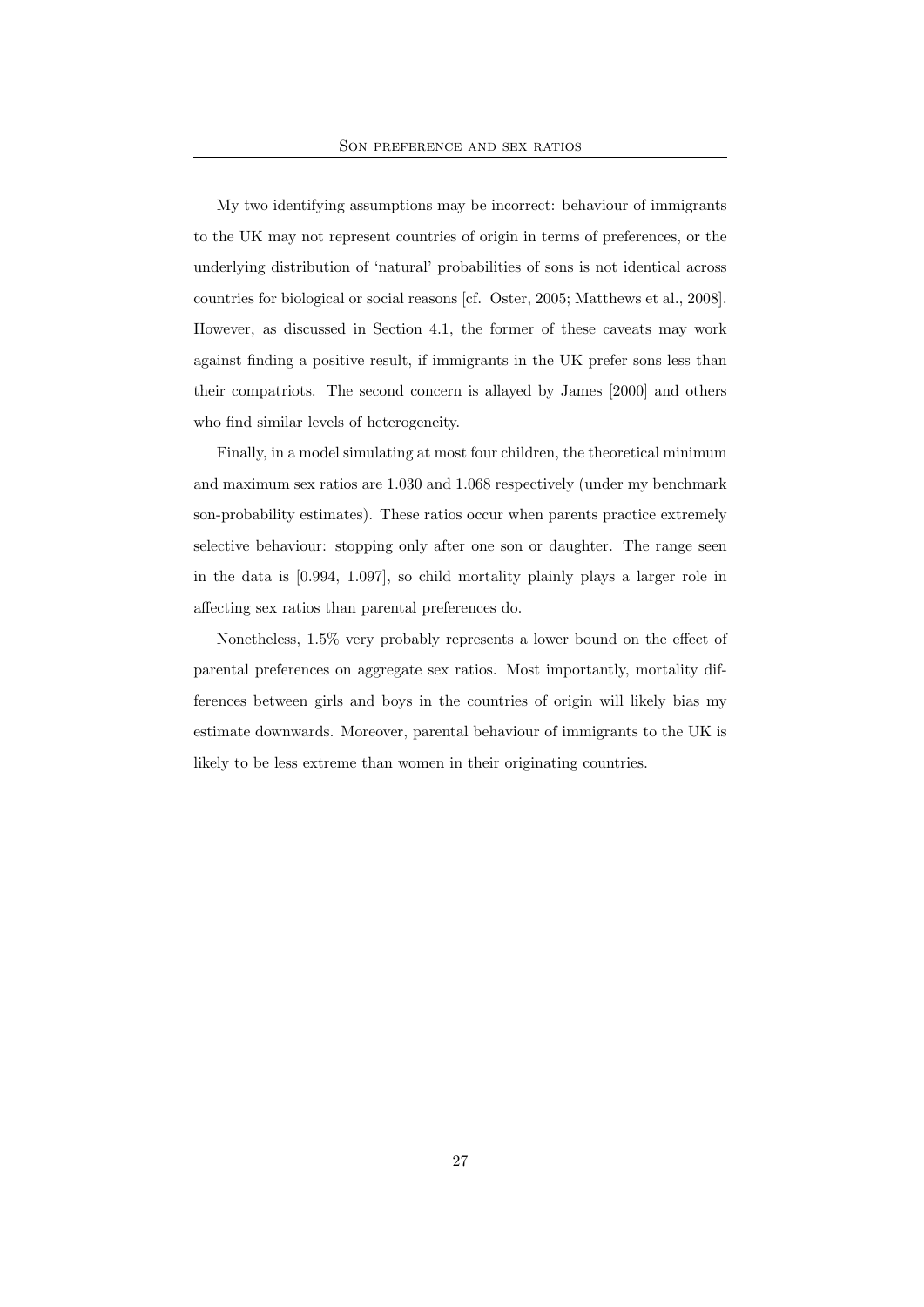### 5 Discussion

For almost fifty years, it has been recognised that parental preferences can influence aggregate sex ratios when women have heterogeneous 'natural' probabilities of having boys [Yamaguchi, 1989]. However, the literature on 'missing women' has, to date, failed to account for such effects. In the present paper I attempt to calibrate the size of this effect.

My simulation gives that 1.5% of differences in country sex ratios are explained by parental preferences. However, as I discuss in Section 4.3, this figure is likely to be a lower bound on the potential effect. The major causes are attenuated preferences amongst immigrants to the UK and the limitation of using child sex ratios rather than birth sex ratios. My estimates of heterogeneity in son-probability are broadly in line with previous work by Lindsey and Altham [1998] and authors suveyed by James [2000], suggesting that misspecifiction of that distribution is not a concern.

Due to limited data and the caveats given above, I do not compute any adjusted estimates of the number of missing women worldwide. Nonetheless, the implications of my findings are not heartening: there may be more missing women than previously thought. My model predicts that a country with strong son preferences will have a low sex ratio at birth, because heterogeneity in the probability of having a son leads to excess girls, relative to homogeneity. Previous comparisons have used a baseline that is not biased towards girls. Thus, countries such as China or India which are known to favour boys [Das Gupta et al., 2002] are missing more girls than we had believed. At the very least, the results presented here should caution the use of aggregate sex ratios as a measure of attitudes, particularly in light of the negative correlation with parental preferences (Figure 1).

As Das Gupta [2005] notes, social and cultural preferences for sons play a prime role in skewing sex ratios in several developing countries, whether due to selective abortion, infanticide, or higher mortality rates for girls. I present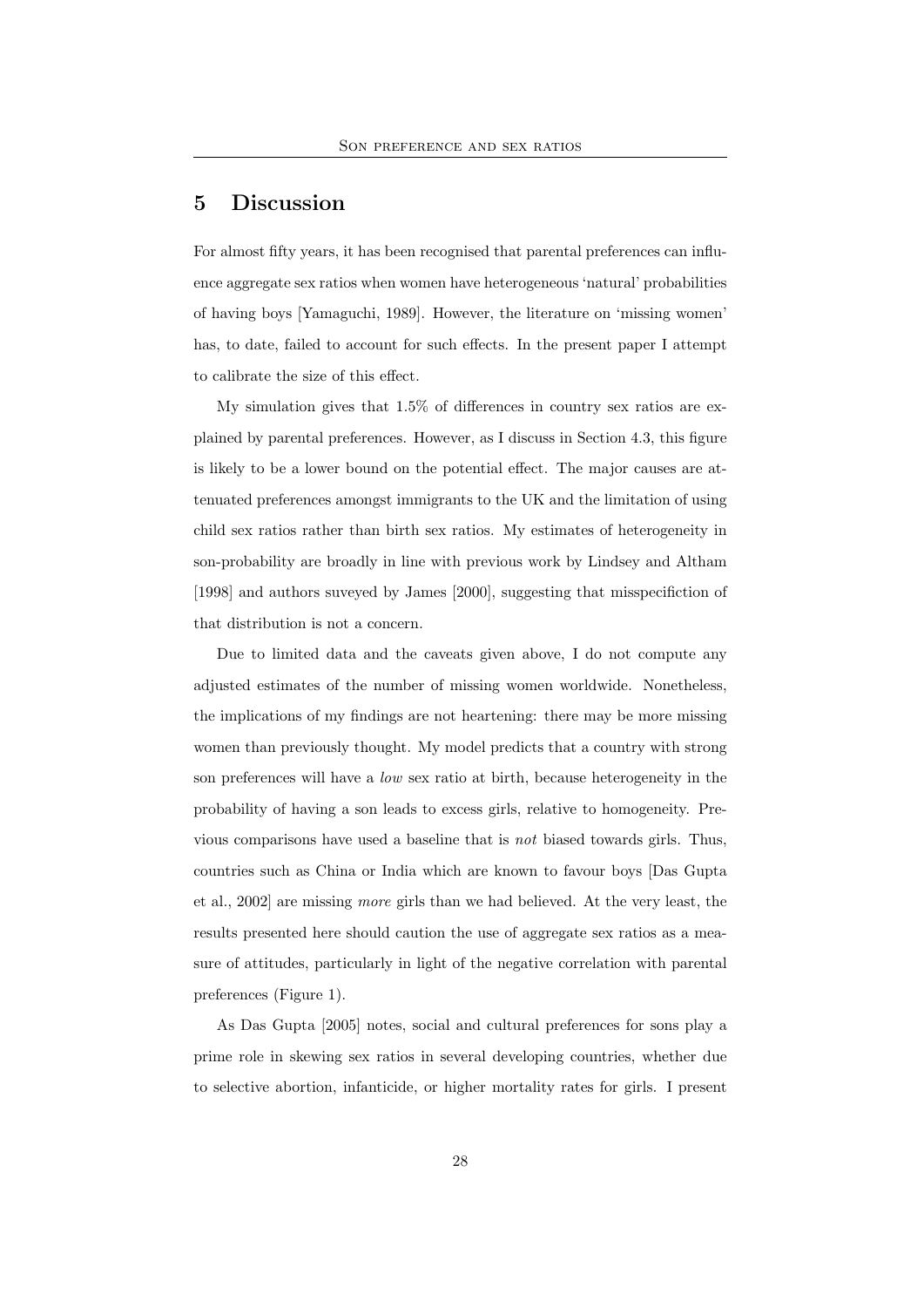evidence that fertility decisions guided by the same parental preferences can also lead to biased sex ratios in aggregate. Since son preferences bias the ratio downward, previous estimates of the number of missing women may be too low. Future work should aim to better account for the effect of parents' preferences.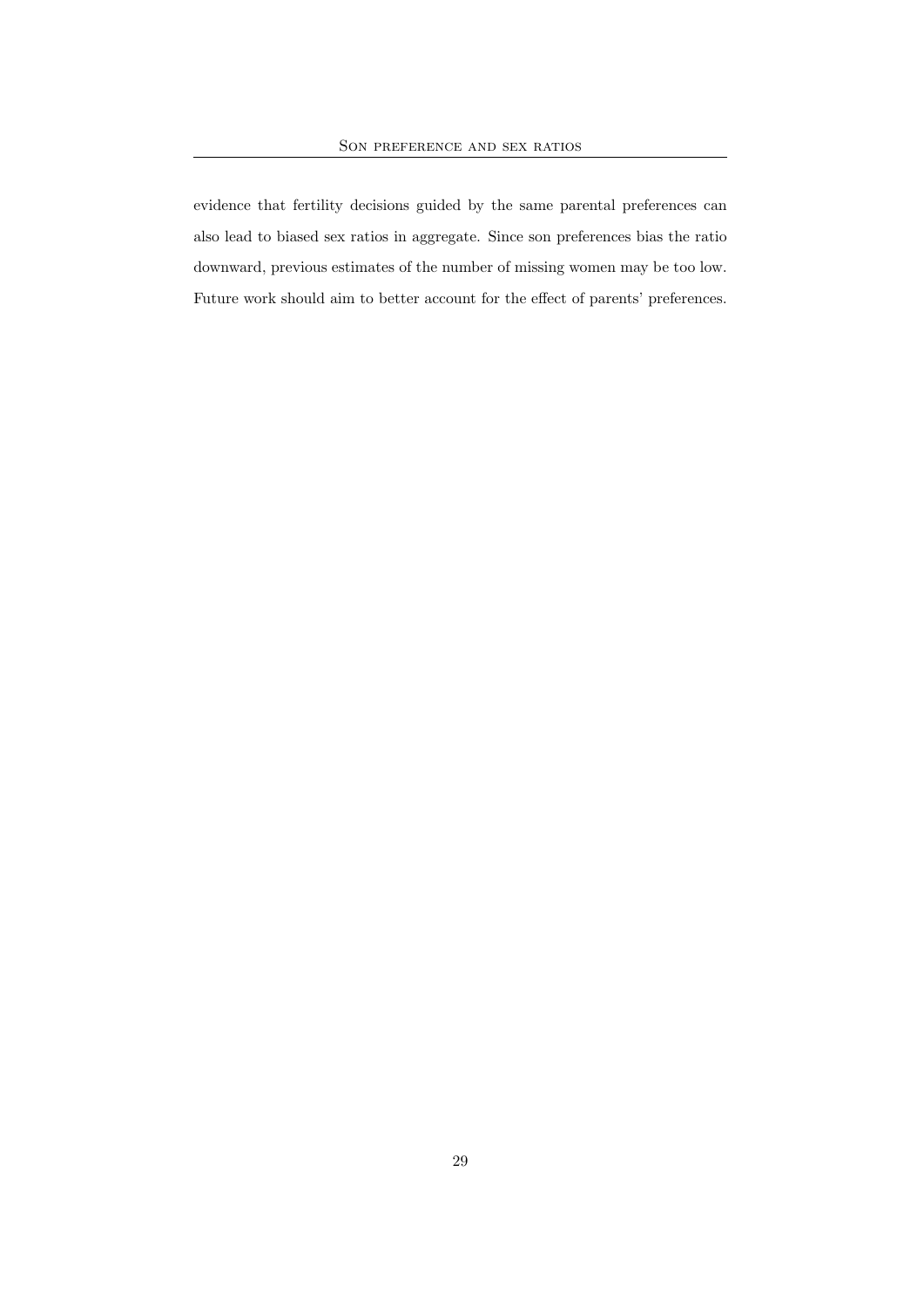# Bibliography

- Perianayagam Arokiasamy, 2004. Regional Patterns of Sex Bias and Excess Female Child Mortality in India. Population, 59(6):833–863.
- Rubiana Chamarbagwala and Martin Ranger, 2006. India's Missing Women: Disentangling Cultural, Political and Economic Variables. Working paper, Indiana University, Kelley School of Business, Department of Business Economics and Public Policy.
- Ansley J. Coale, 1991. Excess Female Mortality and the Balance of the Sexes in the Population: An Estimate of the Number of "Missing Females". Population and Development Review, 17(3):517–523.
- Monica Das Gupta, 2005. Explaining Asia's "Missing Women": A New Look at the Data. Population and Development Review, 31:529–535.
- Monica Das Gupta, Jiang Zhenghua, Li Bohua, Xie Zhenming, Woojin Chung, and Bae Hwa-Ok, 2002. Why is son preference so persistent in East and South Asia? A cross-country study of China, India, and the Republic of Korea. Policy Research Working Paper 2942, The World Bank.
- JEAN DRÈZE AND AMARTYA SEN, 1989. Hunger and public action. Oxford: Clarendon Press.
- Sylvie Dubuc and David Coleman, 2007. An Increase in the Sex Ratio of Births to India-born Mothers in England and Wales: Evidence for Sex-Selective Abortion. Population and Development Review, 33(2):383–400.
- Lena Edlund, 1999. Son Preference, Sex Ratios, and Marriage Patterns. The Journal of Political Economy, 107(6):1275–1304.
- Jas Ellis, 2007. Prices, Norms and Preferences: The Influence of Cultural Values on Fertility. Working paper, London School of Economics. Avaliable at http://personal.lse.ac.uk/ellisj/.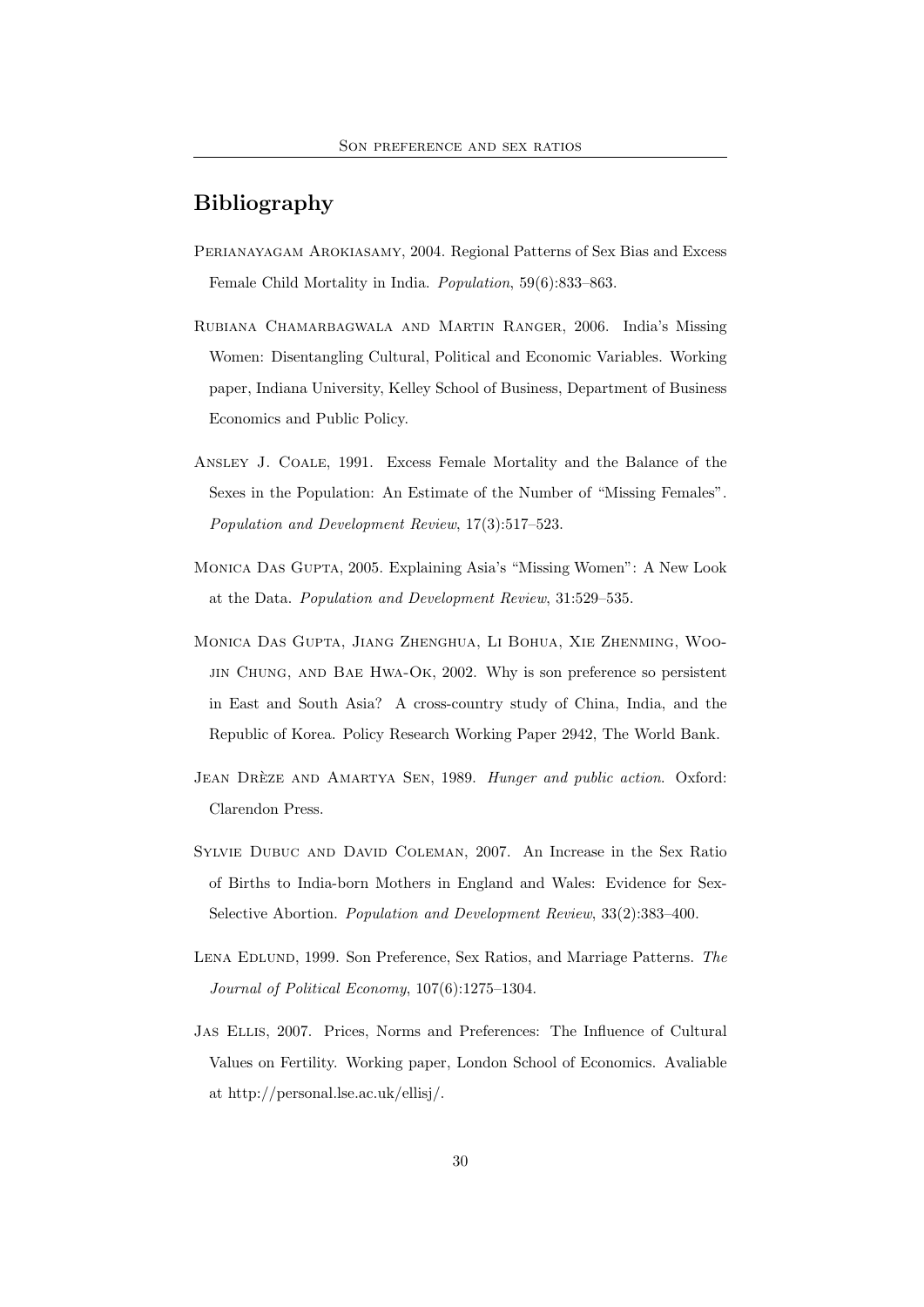- Jas Ellis, 2008. Son Preference and Culture. Working paper, London School of Economics. Avaliable at http://personal.lse.ac.uk/ellisj/.
- RAQUEL FERNÁNDEZ AND ALESSANDRA FOGLI, 2005. Culture: An Empirical Investigation of Beliefs, Work, and Fertility. NBER Working Paper 11268, National Bureau of Economic Research.
- RAQUEL FERNÁNDEZ AND ALESSANDRA FOGLI, 2006. Fertility: The Role of Culture and Family Experience. Journal of the European Economic Association, 4:552–561.
- Lata Gangadharan and Pushkar Maitra, 2003. Testing for Son Preference in South Africa. Journal of African Economies, 12(3):371–416.
- L. A. Goodman, 1961. Some possible effects of birth control on the human sex ratio. Annals of Human Genetics, 25(1):75–81.
- J. Graffelman and R. F. Hoekstra, 2000. A statistical analysis of the effect of warfare on the human secondary sex ratio. Human Biology, 73:433–445.
- Valerie J. Grant, 1996. Sex determination and the maternal dominance hypothesis. Human Reproduction, 11:111–125.
- PAULA GRIFFITHS, ZOE MATTHEWS, AND ANDREW HINDE, 2000. Understanding the Sex Ratio in India: A Simulation Approach. Demography, 37(4):477– 488.
- William H. James, 1994. Parental dominance/social status, hormone levels, and sex ratio of offspring. In Reproductive and interpersonal aspects of dominance and status, edited by LEE ELLIS, volume 2 of Social stratification and socioeconomic inequality. Westport, Conn.: Praeger.
- WILLIAM H. JAMES, 1995. What stabilizes the sex ratio? Annals of Human Genetics, 59:243–249.
- WILLIAM H. JAMES, 2000. The variation of the probability of a son within and across couples. Human Reproduction, 15(5):1184–1188.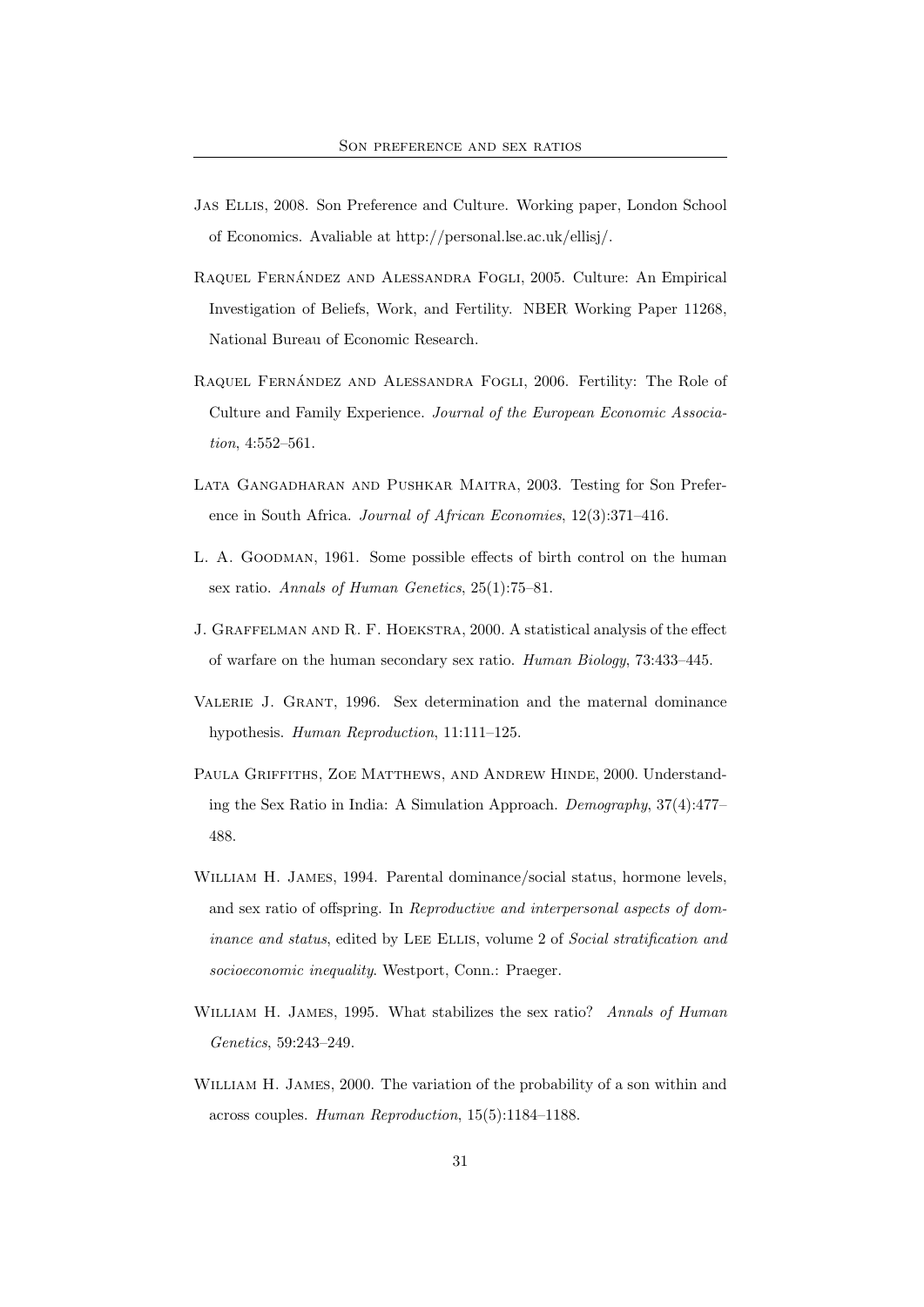- STEPHEN P. JENKINS, 2005. Survival Analysis. Institute for Social and Economic Research, University of Essex.
- THEODORE D. KEMPER, 1994. Social stratification, testosterone, and male sexuality. In Reproductive and interpersonal aspects of dominance and status, edited by LEE ELLIS, volume 2 of Social stratification and socioeconomic inequality. Westport, Conn.: Praeger.
- Siu Fai Leung, 1988. On tests for sex preferences. Journal of Population Economics, 1:95–114.
- Siu Fai Leung, 1991. A Stochastic Dynamic Analysis of Parental Sex Preferences and Fertility. Quarterly Journal of Economics, 106(4):1063–88.
- Ming-Jen Lin, Jin-Tan Liu, and Nancy Qian, 2008. More missing women, fewer dying girls: the impact of abortion on sex ratios at birth and excess female mortality in Taiwan. CEPR Discussion Paper 6667, Centre for Economic Policy Research.
- J. K. Lindsey and P. M. E. Altham, 1998. Analysis of the Human Sex Ratio by Using Overdispersion Models. Applied Statistics, 47(1):149–157.
- Fiona Matthews, Paul J. Johnson, and Andrew Neil, 2008. You are what your mother eats: evidence for maternal preconception diet influencing foetal sex in humans. Proceedings of the Royal Society B: Biological Sciences, 275(1643):1661–1668.
- PETER MAYER, 1999. India's Falling Sex Ratios. Population and Development Review, 25(2):323–343.
- Karen Norberg, 2004. Partnership status and the human sex ratio at birth. Proceedings of the Royal Society B, 271:2043–2410.
- EMILY OSTER, 2005. Hepatitis B and the Case of the Missing Women. Journal of Political Economy, 113:1275–1304.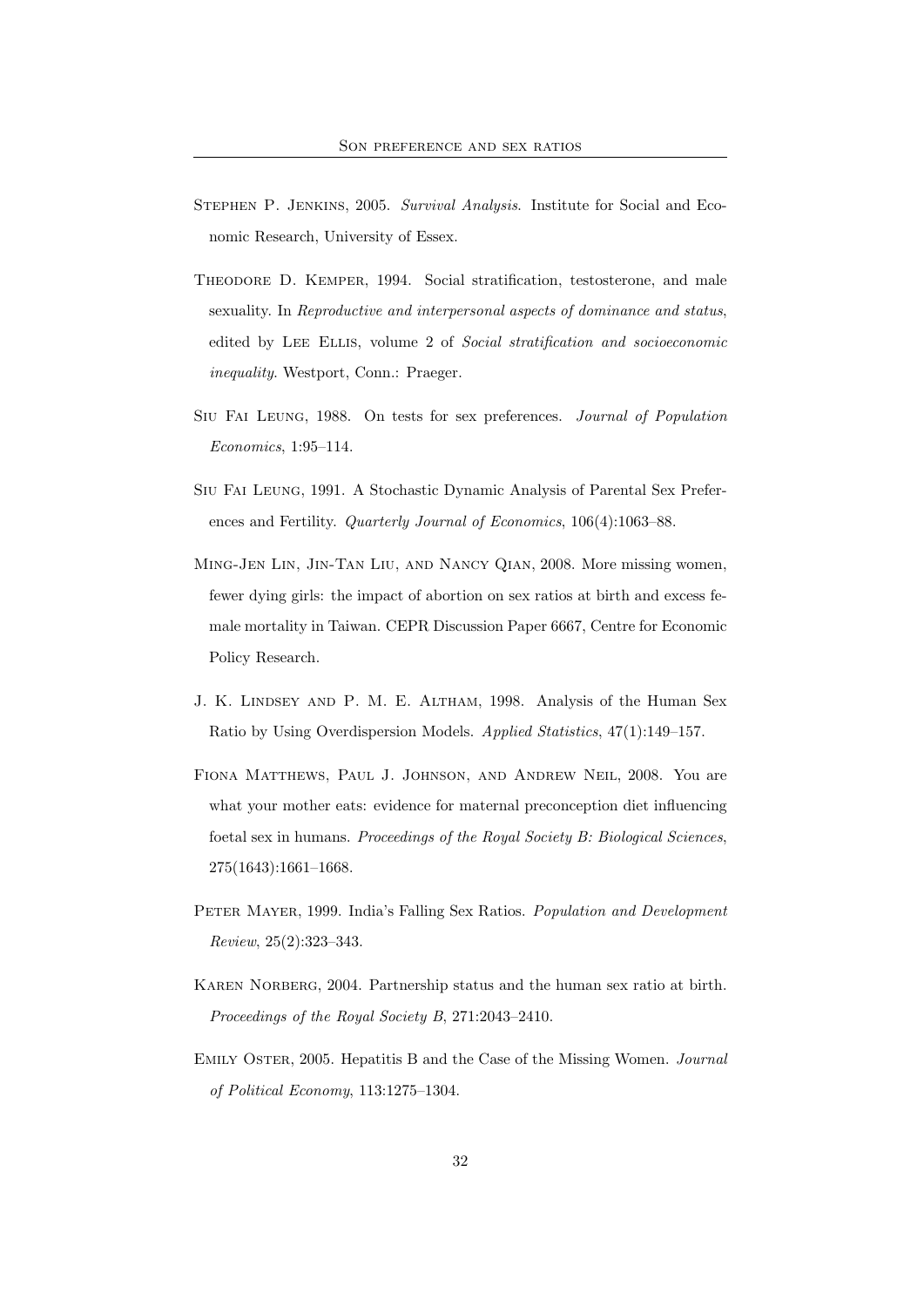- Emily Oster, 2006. On Explaining Asia's "Missing Women": Comment on Das Gupta. Population and Development Review, 32(2):323–327.
- Nancy Qian, 2006. Missing Women and the Price of Tea in China: The Effect of Sex-Specific Earnings on Sex Imbalance. CEPR Discussion Paper 5986, Centre for Economic Policy Research.
- Amartya Sen, 1989. Women's Survival as a Development Problem. Bulletin of the American Academy of Arts and Sciences, 43(2):14–29.
- Amartya Sen, 1992. Missing women. British Medical Journal, 304:587–588.
- M. SHEPS, 1963. Effects on family size and sex ratio of preferences regarding the sex of children. Population Studies, 17:66–72.
- H. Weiler, 1959. Sex Ratio and Birth Control. American Journal of Sociology, 65(3):298.
- Kazuo Yamaguchi, 1989. A Formal Theory for Male-Preferring Stopping Rules of Childbearing: Sex Differences in Birth Order and in the Number of Siblings. Demography, 26(3):451–465.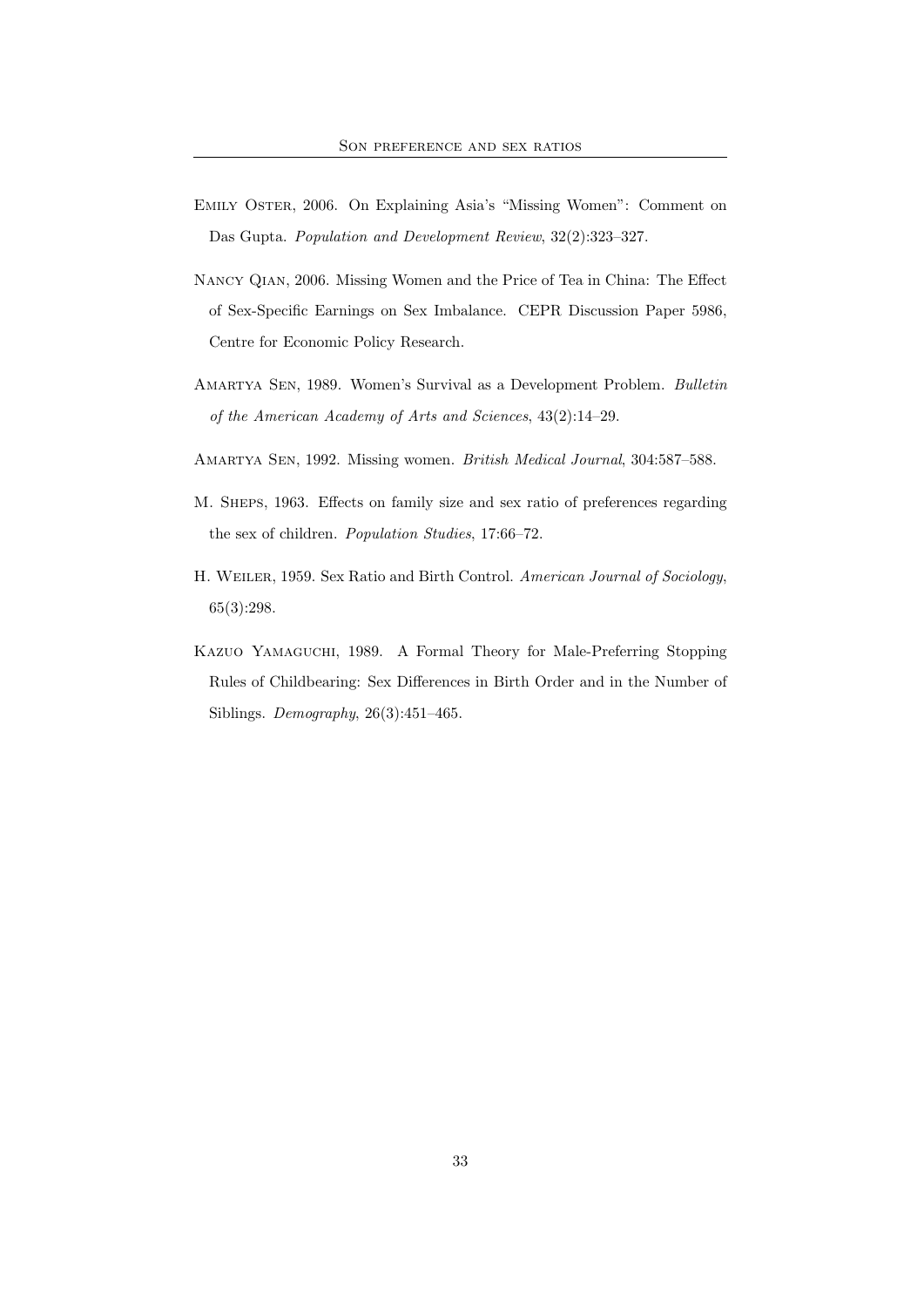# A Robustness of heterogeneity estimates

If parents base their fertility decisions on their current family composition, there may be concerns that my estimates of heterogeneity in son-probability are biased. In particular, the measured heterogeneity might be a result of differences in behaviour due to preferences over family composition. Here, I test for the effect of observed parental behaviour in a simulation. The exercise is very similar to that of Section 4, however the outcome of interest if not the final sex ratio, but the estimates of underlying heterogeneity.

Following the model of Section 2, suppose that the true distribution of the underlying factor X were  $N(\tilde{\mu}, \tilde{\sigma}^2)$ . I generate a population of such women and also a latent family composition for each woman. Next, I simulate each woman's fertility decisions according to the observed patterns amongst the women in my sample. If some woman has two boys and a girl, I set the probability of her having a fourth child to be that observed amongst actual women with those children, giving simulated birth histories for each of the women. See Section 4.1 for details.

The key step is to compute estimates  $\hat{\mu}$  and  $\hat{\sigma}$  based on these simulated birth histories by the MLE method of Section 3. By comparing  $\hat{\mu}$  and  $\hat{\sigma}$  to  $\tilde{\mu}$  and  $\tilde{\sigma}$ , the robustness of the estimator to parental fertility decisions can be assessed. In the case where  $\hat{\mu} \approx \tilde{\mu}$  and  $\hat{\sigma} \approx \tilde{\sigma}$  for measured values, these estimates can be considered robust to son and daughter preferences.

Table 5 records birth progression rates for the UK-born women in my sample, grouped by existing family composition. These estimates are computed exactly as in Section 4.2. This data gives the proportion  $q_{bj}$  of women who go on to have another child if they already have b boys amongst j children.<sup>17</sup>

Figure 6 gives estimated  $\hat{\mu}$  and  $\hat{\sigma}$  based on various values of  $\tilde{\mu}$  and  $\tilde{\sigma}$  in a simulation with one million women. Tested values are encompass the parameter

<sup>17</sup>These British-born women appear to have preferences for mixed families: after two or three children, progression rates are lowest with children of each sex. Conversely, after four and five children some son preference is seen. It is feasible that these women having more children are not representative, and both the larger family and son preference is driven by some unobserved factor, such as being a second generation migrant.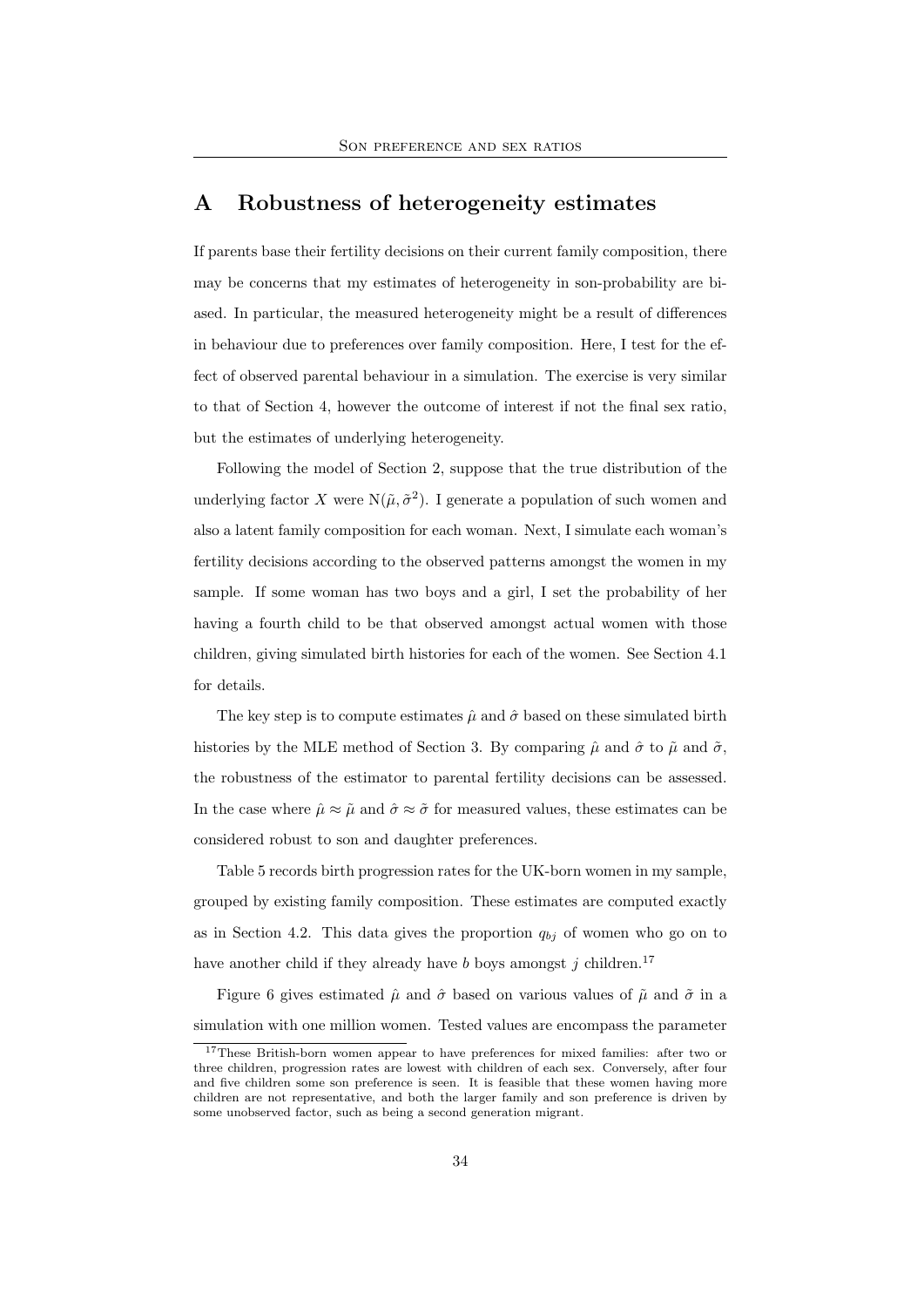Table 5: Kaplan-Meier birth continuation rates by family composition for UKborn women. Sample selection is that in Section . Statistics give the proportion of women having a further child given they already have  $b$  boys of  $j$  children.

| Childen        |      | $0$ boys $1$ boy |      | 2 boys 3 boys | 4 boys                   | 5 boys                   |
|----------------|------|------------------|------|---------------|--------------------------|--------------------------|
|                | 0.70 | 0.69             |      |               |                          | _                        |
| $\overline{2}$ | 0.40 | 0.33             | 0.42 |               |                          | _                        |
| 3              | 0.35 | 0.30             | 0.30 | 0.34          | $\overline{\phantom{a}}$ | $\overline{\phantom{a}}$ |
| $\overline{4}$ | 0.38 | 0.35             | 0.30 | 0.28          | 0.31                     | _                        |
| 5              | 0.58 | 0.46             | 0.44 | 0.40          | 0.34                     | 0.34                     |

confidence intervals derived by the bootstrap procedure of Section 3.3. For each parameter, estimates are very close to the posited values. Correlation in either case is 1.00 (three significant figures), and the slopes are also very close to one. I conclude that the preferences held by British-born women are very unlikely to bias my estimates of heterogeneity in the probability of having sons.